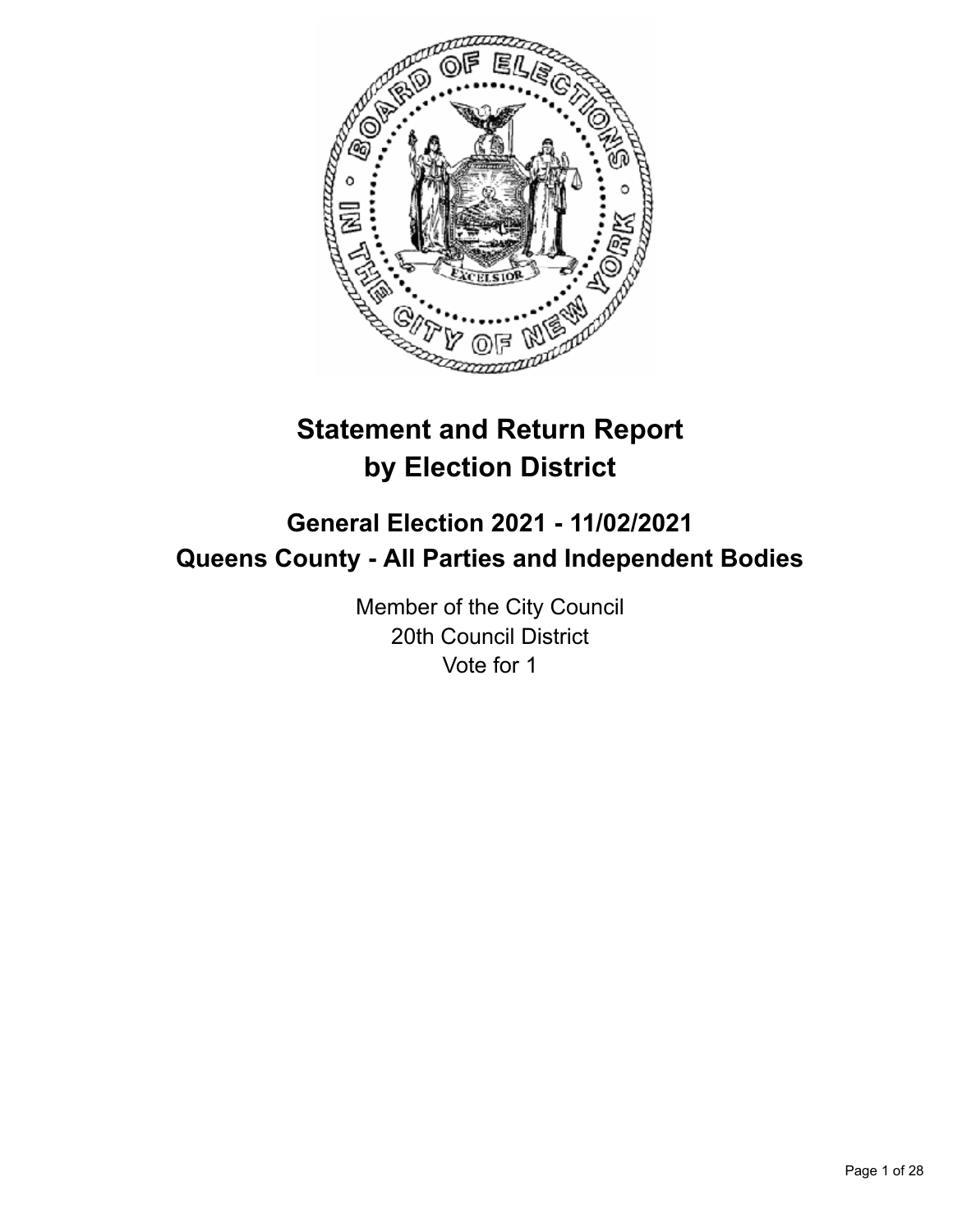

| <b>PUBLIC COUNTER</b>                                    | 242      |
|----------------------------------------------------------|----------|
| MANUALLY COUNTED EMERGENCY                               | 0        |
| ABSENTEE / MILITARY                                      | 36       |
| AFFIDAVIT                                                | $\Omega$ |
| <b>Total Ballots</b>                                     | 278      |
| Less - Inapplicable Federal/Special Presidential Ballots | 0        |
| <b>Total Applicable Ballots</b>                          | 278      |
| SANDRA UNG (DEMOCRATIC)                                  | 146      |
| YU-CHING PAI (REPUBLICAN/SAVE OUR CITY)                  | 98       |
| YU-CHING PAI (CONSERVATIVE)                              | 15       |
| <b>Total Votes</b>                                       | 259      |
| Unrecorded                                               | 19       |

#### **036/25**

| <b>PUBLIC COUNTER</b>                                    | 284 |
|----------------------------------------------------------|-----|
| <b>MANUALLY COUNTED EMERGENCY</b>                        | 0   |
| ABSENTEE / MILITARY                                      | 26  |
| AFFIDAVIT                                                | 0   |
| <b>Total Ballots</b>                                     | 310 |
| Less - Inapplicable Federal/Special Presidential Ballots | 0   |
| <b>Total Applicable Ballots</b>                          | 310 |
| SANDRA UNG (DEMOCRATIC)                                  | 159 |
| YU-CHING PAI (REPUBLICAN/SAVE OUR CITY)                  | 115 |
| YU-CHING PAI (CONSERVATIVE)                              | 16  |
| BAELZ HANOS (WRITE-IN)                                   | 1   |
| JOE SMITH (WRITE-IN)                                     | 1   |
| VICKIE PALADINO (WRITE-IN)                               |     |
| <b>Total Votes</b>                                       | 293 |
| Unrecorded                                               | 17  |

| PUBLIC COUNTER                                           | 213 |
|----------------------------------------------------------|-----|
| <b>MANUALLY COUNTED EMERGENCY</b>                        | 0   |
| ABSENTEE / MILITARY                                      | 19  |
| AFFIDAVIT                                                |     |
| <b>Total Ballots</b>                                     | 233 |
| Less - Inapplicable Federal/Special Presidential Ballots | 0   |
| <b>Total Applicable Ballots</b>                          | 233 |
| SANDRA UNG (DEMOCRATIC)                                  | 102 |
| YU-CHING PAI (REPUBLICAN/SAVE OUR CITY)                  | 101 |
| YU-CHING PAI (CONSERVATIVE)                              | 13  |
| <b>Total Votes</b>                                       | 216 |
| Unrecorded                                               | 17  |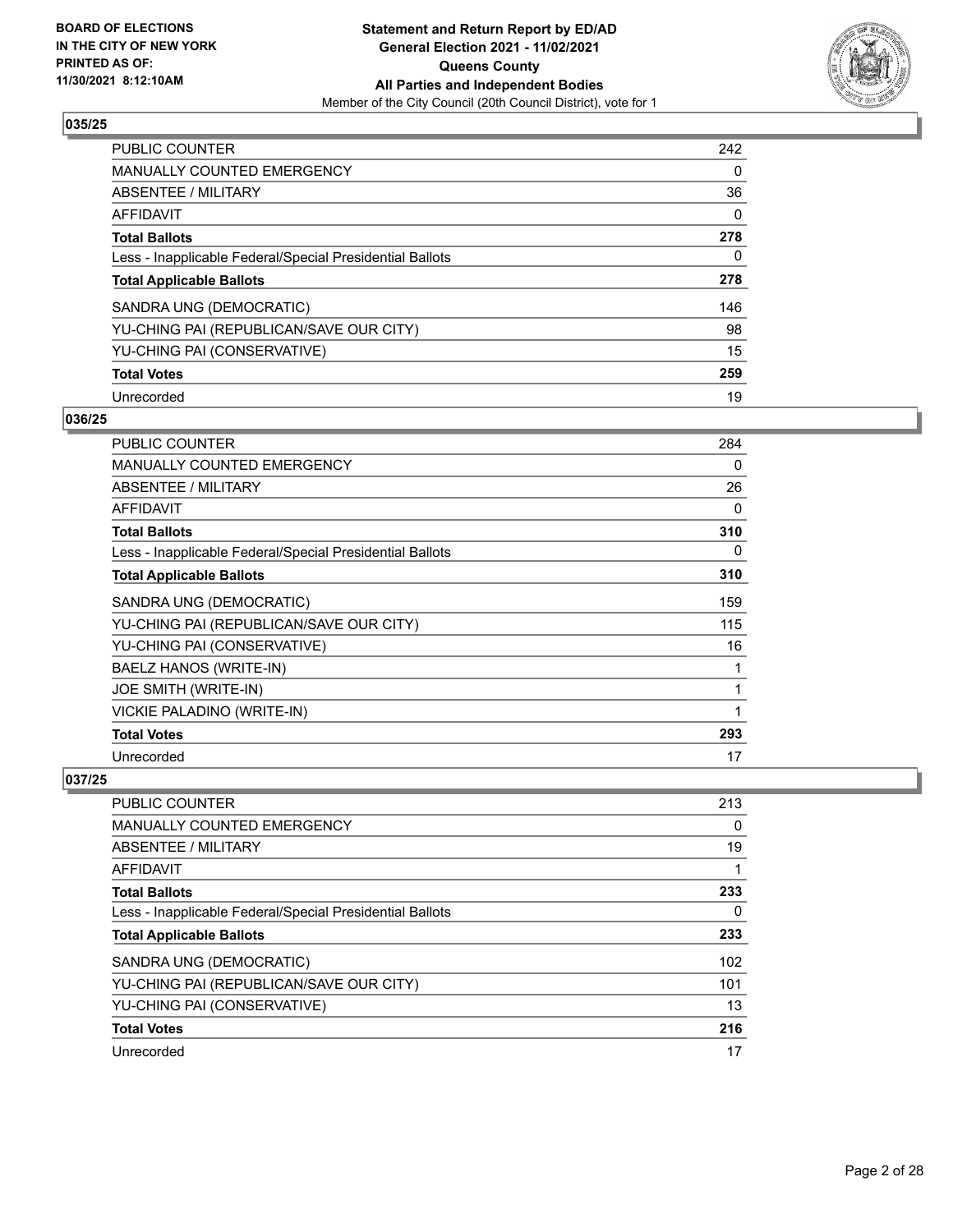

| <b>PUBLIC COUNTER</b>                                    | 197 |
|----------------------------------------------------------|-----|
| <b>MANUALLY COUNTED EMERGENCY</b>                        | 0   |
| ABSENTEE / MILITARY                                      | 19  |
| AFFIDAVIT                                                | 0   |
| <b>Total Ballots</b>                                     | 216 |
| Less - Inapplicable Federal/Special Presidential Ballots | 0   |
| <b>Total Applicable Ballots</b>                          | 216 |
| SANDRA UNG (DEMOCRATIC)                                  | 89  |
| YU-CHING PAI (REPUBLICAN/SAVE OUR CITY)                  | 94  |
| YU-CHING PAI (CONSERVATIVE)                              | 18  |
| TONY AVELLA (WRITE-IN)                                   |     |
| <b>Total Votes</b>                                       | 202 |
| Unrecorded                                               | 14  |

## **039/25**

| <b>PUBLIC COUNTER</b>                                    | 186 |
|----------------------------------------------------------|-----|
| <b>MANUALLY COUNTED EMERGENCY</b>                        | 0   |
| ABSENTEE / MILITARY                                      | 7   |
| AFFIDAVIT                                                |     |
| <b>Total Ballots</b>                                     | 194 |
| Less - Inapplicable Federal/Special Presidential Ballots | 0   |
| <b>Total Applicable Ballots</b>                          | 194 |
| SANDRA UNG (DEMOCRATIC)                                  | 74  |
| YU-CHING PAI (REPUBLICAN/SAVE OUR CITY)                  | 86  |
| YU-CHING PAI (CONSERVATIVE)                              | 17  |
| <b>Total Votes</b>                                       | 177 |
| Unrecorded                                               | 17  |

| <b>PUBLIC COUNTER</b>                                    | 263 |
|----------------------------------------------------------|-----|
| <b>MANUALLY COUNTED EMERGENCY</b>                        | 0   |
| ABSENTEE / MILITARY                                      | 25  |
| AFFIDAVIT                                                | 0   |
| <b>Total Ballots</b>                                     | 288 |
| Less - Inapplicable Federal/Special Presidential Ballots | 0   |
| <b>Total Applicable Ballots</b>                          | 288 |
| SANDRA UNG (DEMOCRATIC)                                  | 118 |
| YU-CHING PAI (REPUBLICAN/SAVE OUR CITY)                  | 138 |
| YU-CHING PAI (CONSERVATIVE)                              | 13  |
| <b>Total Votes</b>                                       | 269 |
| Unrecorded                                               | 19  |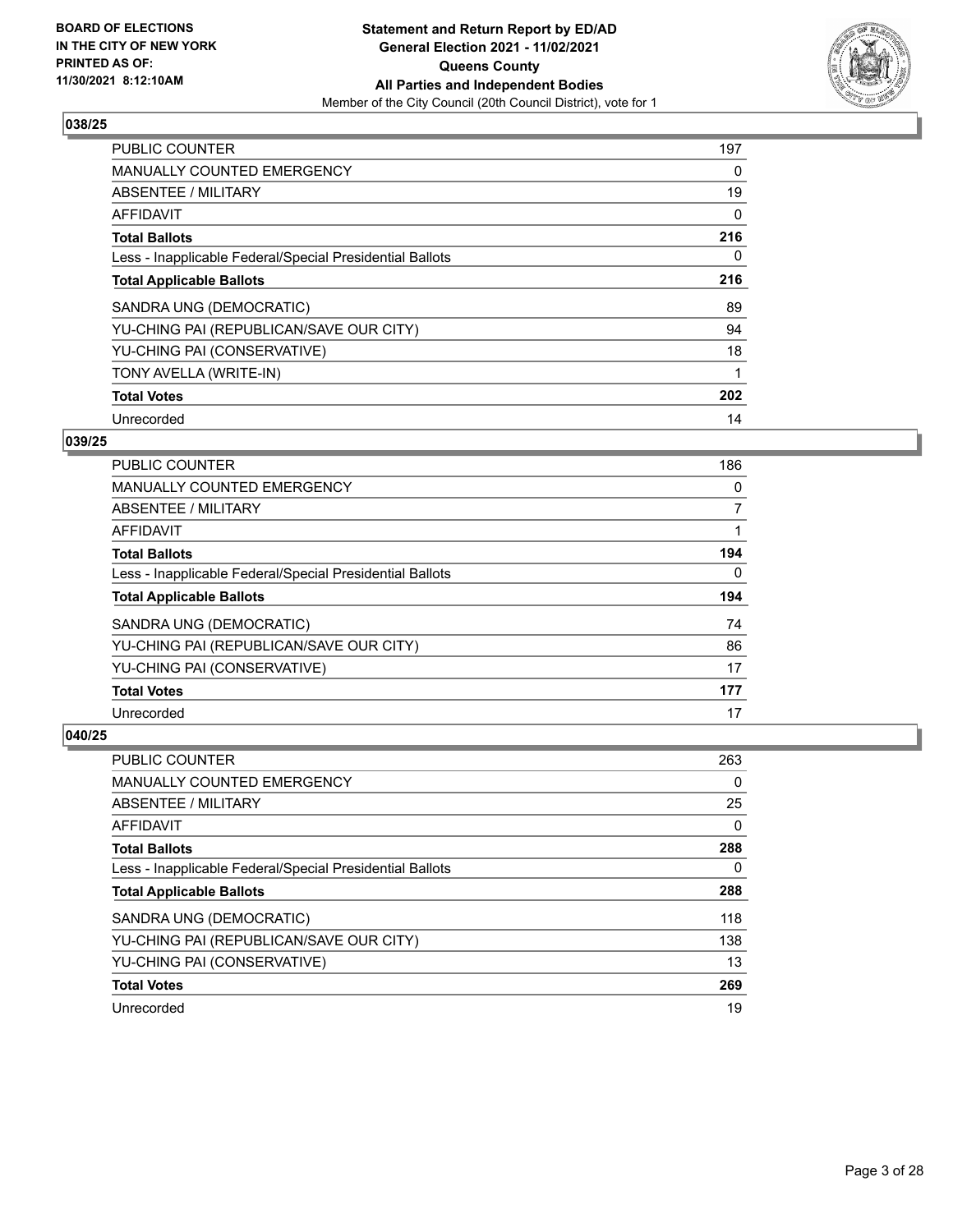

| <b>PUBLIC COUNTER</b>                                    | 71       |
|----------------------------------------------------------|----------|
| <b>MANUALLY COUNTED EMERGENCY</b>                        | $\Omega$ |
| ABSENTEE / MILITARY                                      | 10       |
| AFFIDAVIT                                                | 0        |
| <b>Total Ballots</b>                                     | 81       |
| Less - Inapplicable Federal/Special Presidential Ballots | 0        |
| <b>Total Applicable Ballots</b>                          | 81       |
| SANDRA UNG (DEMOCRATIC)                                  | 27       |
| YU-CHING PAI (REPUBLICAN/SAVE OUR CITY)                  | 45       |
| YU-CHING PAI (CONSERVATIVE)                              | 3        |
| <b>Total Votes</b>                                       | 75       |
| Unrecorded                                               | 6        |

#### **042/25**

| <b>PUBLIC COUNTER</b>                                    | 139      |
|----------------------------------------------------------|----------|
| <b>MANUALLY COUNTED EMERGENCY</b>                        | 0        |
| ABSENTEE / MILITARY                                      | 19       |
| <b>AFFIDAVIT</b>                                         | $\Omega$ |
| <b>Total Ballots</b>                                     | 158      |
| Less - Inapplicable Federal/Special Presidential Ballots | $\Omega$ |
| <b>Total Applicable Ballots</b>                          | 158      |
| SANDRA UNG (DEMOCRATIC)                                  | 67       |
| YU-CHING PAI (REPUBLICAN/SAVE OUR CITY)                  | 77       |
| YU-CHING PAI (CONSERVATIVE)                              | 5        |
| <b>Total Votes</b>                                       | 149      |
| Unrecorded                                               | 9        |

| <b>PUBLIC COUNTER</b>                                    | 253      |
|----------------------------------------------------------|----------|
| <b>MANUALLY COUNTED EMERGENCY</b>                        | 0        |
| ABSENTEE / MILITARY                                      | 16       |
| AFFIDAVIT                                                |          |
| <b>Total Ballots</b>                                     | 270      |
| Less - Inapplicable Federal/Special Presidential Ballots | $\Omega$ |
| <b>Total Applicable Ballots</b>                          | 270      |
| SANDRA UNG (DEMOCRATIC)                                  | 116      |
| YU-CHING PAI (REPUBLICAN/SAVE OUR CITY)                  | 128      |
| YU-CHING PAI (CONSERVATIVE)                              | 10       |
| <b>Total Votes</b>                                       | 254      |
| Unrecorded                                               | 16       |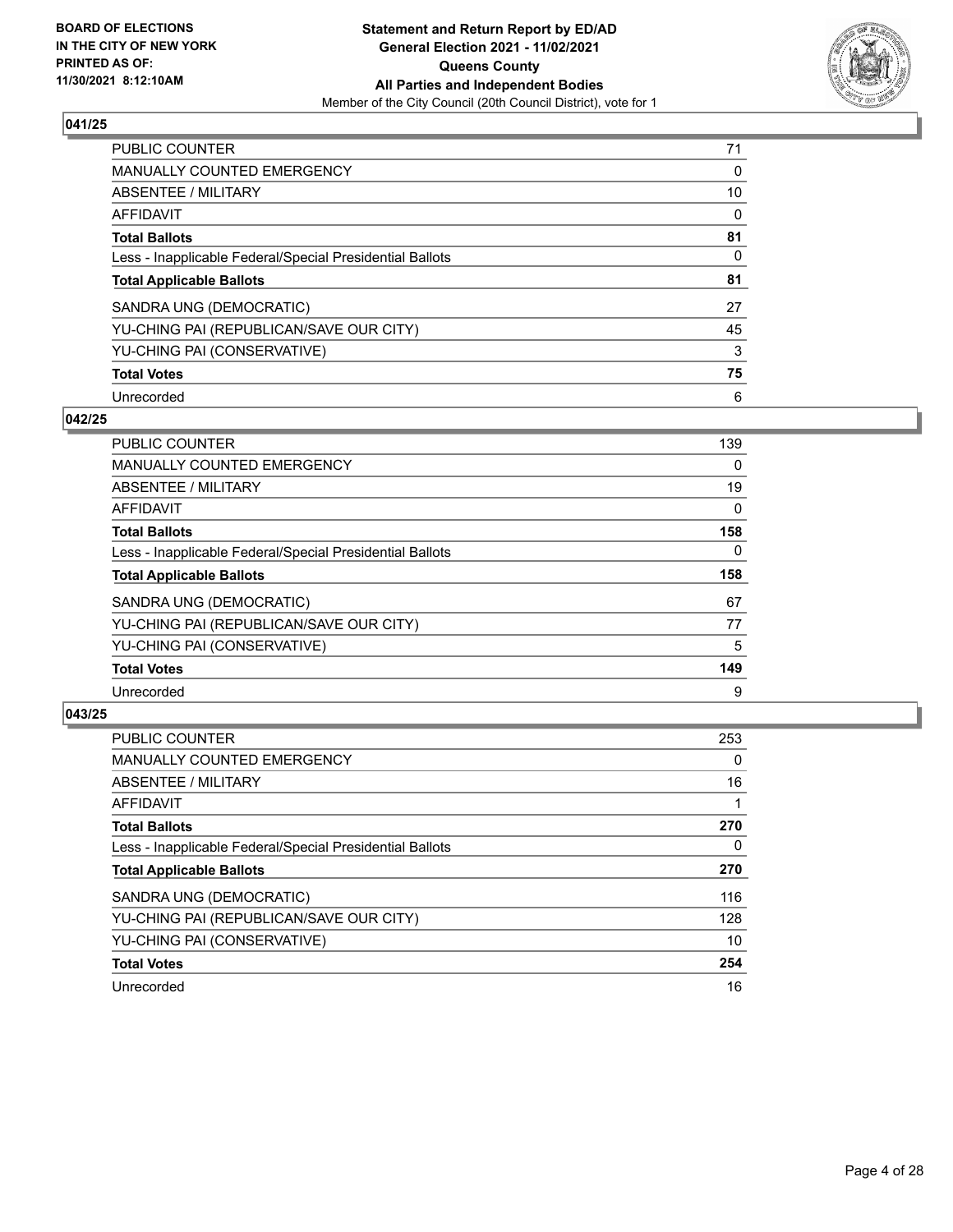

| <b>PUBLIC COUNTER</b>                                    | 182      |
|----------------------------------------------------------|----------|
| <b>MANUALLY COUNTED EMERGENCY</b>                        | $\Omega$ |
| ABSENTEE / MILITARY                                      | 10       |
| AFFIDAVIT                                                | $\Omega$ |
| <b>Total Ballots</b>                                     | 192      |
| Less - Inapplicable Federal/Special Presidential Ballots | 0        |
| <b>Total Applicable Ballots</b>                          | 192      |
| SANDRA UNG (DEMOCRATIC)                                  | 94       |
| YU-CHING PAI (REPUBLICAN/SAVE OUR CITY)                  | 77       |
| YU-CHING PAI (CONSERVATIVE)                              | 10       |
| <b>Total Votes</b>                                       | 181      |
| Unrecorded                                               | 11       |

#### **045/25**

| PUBLIC COUNTER                                           | 155      |
|----------------------------------------------------------|----------|
| <b>MANUALLY COUNTED EMERGENCY</b>                        | $\Omega$ |
| ABSENTEE / MILITARY                                      | 20       |
| AFFIDAVIT                                                | 0        |
| <b>Total Ballots</b>                                     | 175      |
| Less - Inapplicable Federal/Special Presidential Ballots | 0        |
| <b>Total Applicable Ballots</b>                          | 175      |
| SANDRA UNG (DEMOCRATIC)                                  | 96       |
| YU-CHING PAI (REPUBLICAN/SAVE OUR CITY)                  | 61       |
| YU-CHING PAI (CONSERVATIVE)                              | 12       |
| WAYNE E. VIVANO (WRITE-IN)                               | 1        |
| <b>Total Votes</b>                                       | 170      |
| Unrecorded                                               | 5        |

| <b>PUBLIC COUNTER</b>                                    | 147 |
|----------------------------------------------------------|-----|
| <b>MANUALLY COUNTED EMERGENCY</b>                        | 0   |
| ABSENTEE / MILITARY                                      | 32  |
| AFFIDAVIT                                                |     |
| <b>Total Ballots</b>                                     | 180 |
| Less - Inapplicable Federal/Special Presidential Ballots | 0   |
| <b>Total Applicable Ballots</b>                          | 180 |
| SANDRA UNG (DEMOCRATIC)                                  | 121 |
| YU-CHING PAI (REPUBLICAN/SAVE OUR CITY)                  | 48  |
| YU-CHING PAI (CONSERVATIVE)                              | 4   |
| <b>Total Votes</b>                                       | 173 |
| Unrecorded                                               |     |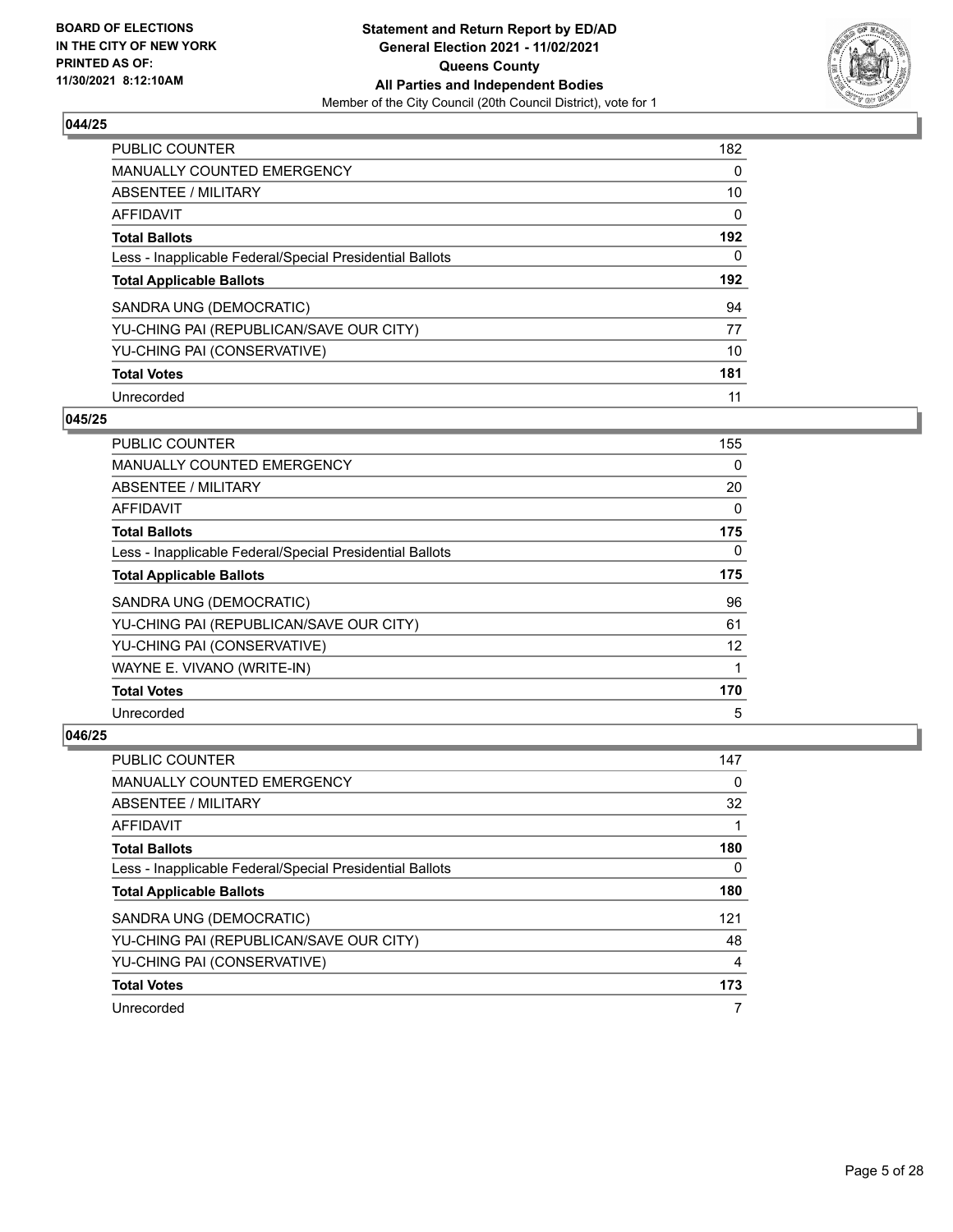

| <b>PUBLIC COUNTER</b>                                    | 171 |
|----------------------------------------------------------|-----|
| <b>MANUALLY COUNTED EMERGENCY</b>                        | 0   |
| ABSENTEE / MILITARY                                      | 37  |
| AFFIDAVIT                                                | 3   |
| <b>Total Ballots</b>                                     | 211 |
| Less - Inapplicable Federal/Special Presidential Ballots | 0   |
| <b>Total Applicable Ballots</b>                          | 211 |
| SANDRA UNG (DEMOCRATIC)                                  | 104 |
| YU-CHING PAI (REPUBLICAN/SAVE OUR CITY)                  | 88  |
| YU-CHING PAI (CONSERVATIVE)                              | 7   |
| <b>Total Votes</b>                                       | 199 |
| Unrecorded                                               | 12  |

#### **048/25**

| <b>PUBLIC COUNTER</b>                                    | 124      |
|----------------------------------------------------------|----------|
| <b>MANUALLY COUNTED EMERGENCY</b>                        | 0        |
| ABSENTEE / MILITARY                                      | 23       |
| <b>AFFIDAVIT</b>                                         | 4        |
| <b>Total Ballots</b>                                     | 151      |
| Less - Inapplicable Federal/Special Presidential Ballots | $\Omega$ |
| <b>Total Applicable Ballots</b>                          | 151      |
| SANDRA UNG (DEMOCRATIC)                                  | 80       |
| YU-CHING PAI (REPUBLICAN/SAVE OUR CITY)                  | 55       |
| YU-CHING PAI (CONSERVATIVE)                              | 4        |
| <b>Total Votes</b>                                       | 139      |
| Unrecorded                                               | 12       |

| <b>PUBLIC COUNTER</b>                                    | 172 |
|----------------------------------------------------------|-----|
| <b>MANUALLY COUNTED EMERGENCY</b>                        | 0   |
| ABSENTEE / MILITARY                                      | 13  |
| AFFIDAVIT                                                | 2   |
| <b>Total Ballots</b>                                     | 187 |
| Less - Inapplicable Federal/Special Presidential Ballots | 0   |
| <b>Total Applicable Ballots</b>                          | 187 |
| SANDRA UNG (DEMOCRATIC)                                  | 101 |
| YU-CHING PAI (REPUBLICAN/SAVE OUR CITY)                  | 73  |
| YU-CHING PAI (CONSERVATIVE)                              | 5   |
| ANTHON J. ROTONDI (WRITE-IN)                             | 1   |
| UNATTRIBUTABLE WRITE-IN (WRITE-IN)                       | 1   |
| <b>Total Votes</b>                                       | 181 |
| Unrecorded                                               | 6   |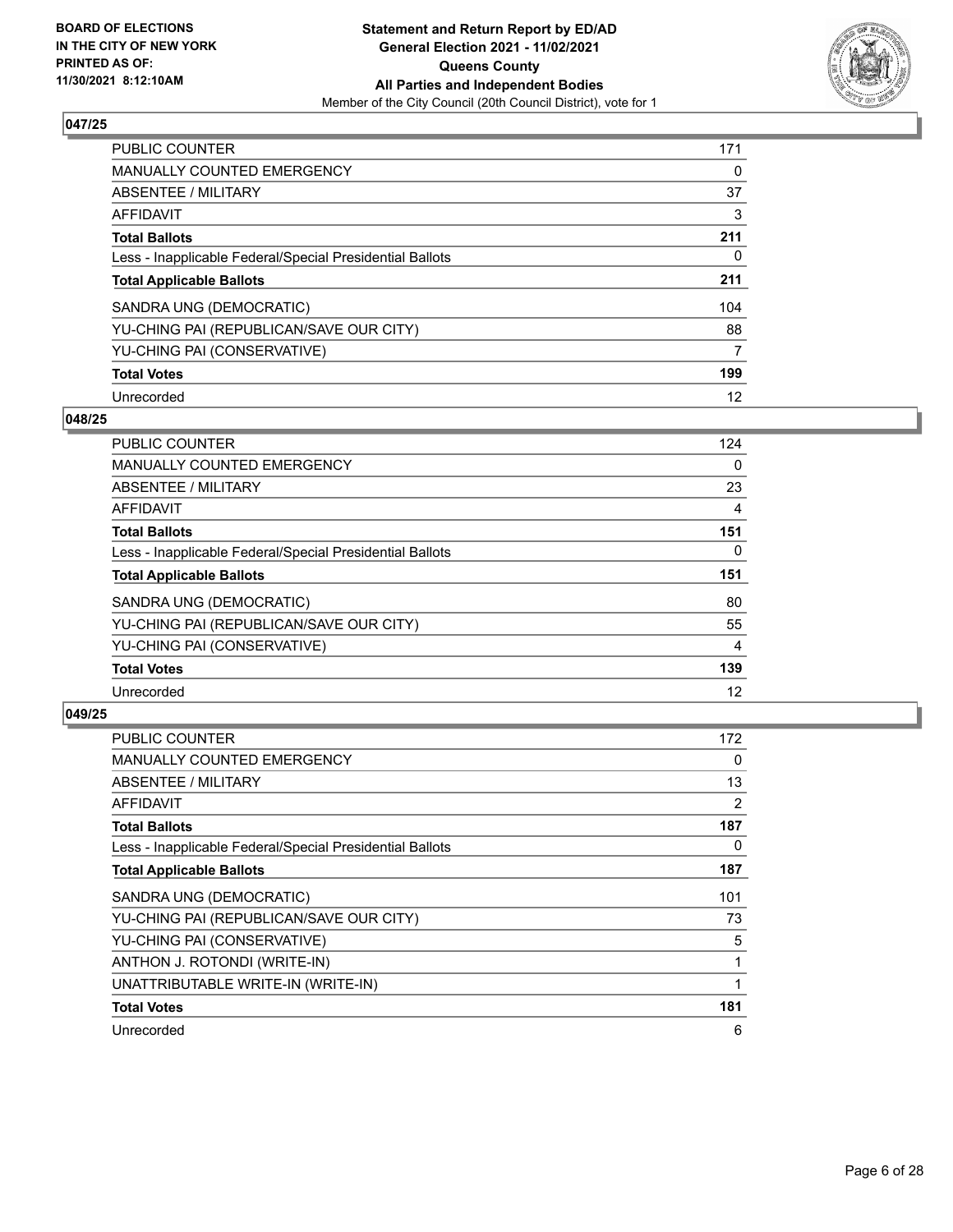

| <b>PUBLIC COUNTER</b>                                    | 138      |
|----------------------------------------------------------|----------|
| <b>MANUALLY COUNTED EMERGENCY</b>                        | $\Omega$ |
| ABSENTEE / MILITARY                                      | 22       |
| AFFIDAVIT                                                |          |
| <b>Total Ballots</b>                                     | 161      |
| Less - Inapplicable Federal/Special Presidential Ballots | 0        |
| <b>Total Applicable Ballots</b>                          | 161      |
| SANDRA UNG (DEMOCRATIC)                                  | 98       |
| YU-CHING PAI (REPUBLICAN/SAVE OUR CITY)                  | 41       |
| YU-CHING PAI (CONSERVATIVE)                              | 4        |
| <b>Total Votes</b>                                       | 143      |
| Unrecorded                                               | 18       |

#### **051/25**

| <b>PUBLIC COUNTER</b>                                    | 156      |
|----------------------------------------------------------|----------|
| <b>MANUALLY COUNTED EMERGENCY</b>                        | 0        |
| ABSENTEE / MILITARY                                      | 23       |
| AFFIDAVIT                                                | $\Omega$ |
| <b>Total Ballots</b>                                     | 179      |
| Less - Inapplicable Federal/Special Presidential Ballots | $\Omega$ |
| <b>Total Applicable Ballots</b>                          | 179      |
| SANDRA UNG (DEMOCRATIC)                                  | 84       |
| YU-CHING PAI (REPUBLICAN/SAVE OUR CITY)                  | 80       |
| YU-CHING PAI (CONSERVATIVE)                              | 4        |
| <b>Total Votes</b>                                       | 168      |
| Unrecorded                                               | 11       |

| <b>PUBLIC COUNTER</b>                                    | 151      |
|----------------------------------------------------------|----------|
| <b>MANUALLY COUNTED EMERGENCY</b>                        | $\Omega$ |
| ABSENTEE / MILITARY                                      | 25       |
| AFFIDAVIT                                                | $\Omega$ |
| <b>Total Ballots</b>                                     | 176      |
| Less - Inapplicable Federal/Special Presidential Ballots | 0        |
| <b>Total Applicable Ballots</b>                          | 176      |
| SANDRA UNG (DEMOCRATIC)                                  | 110      |
| YU-CHING PAI (REPUBLICAN/SAVE OUR CITY)                  | 57       |
| YU-CHING PAI (CONSERVATIVE)                              | 6        |
| <b>Total Votes</b>                                       | 173      |
| Unrecorded                                               | 3        |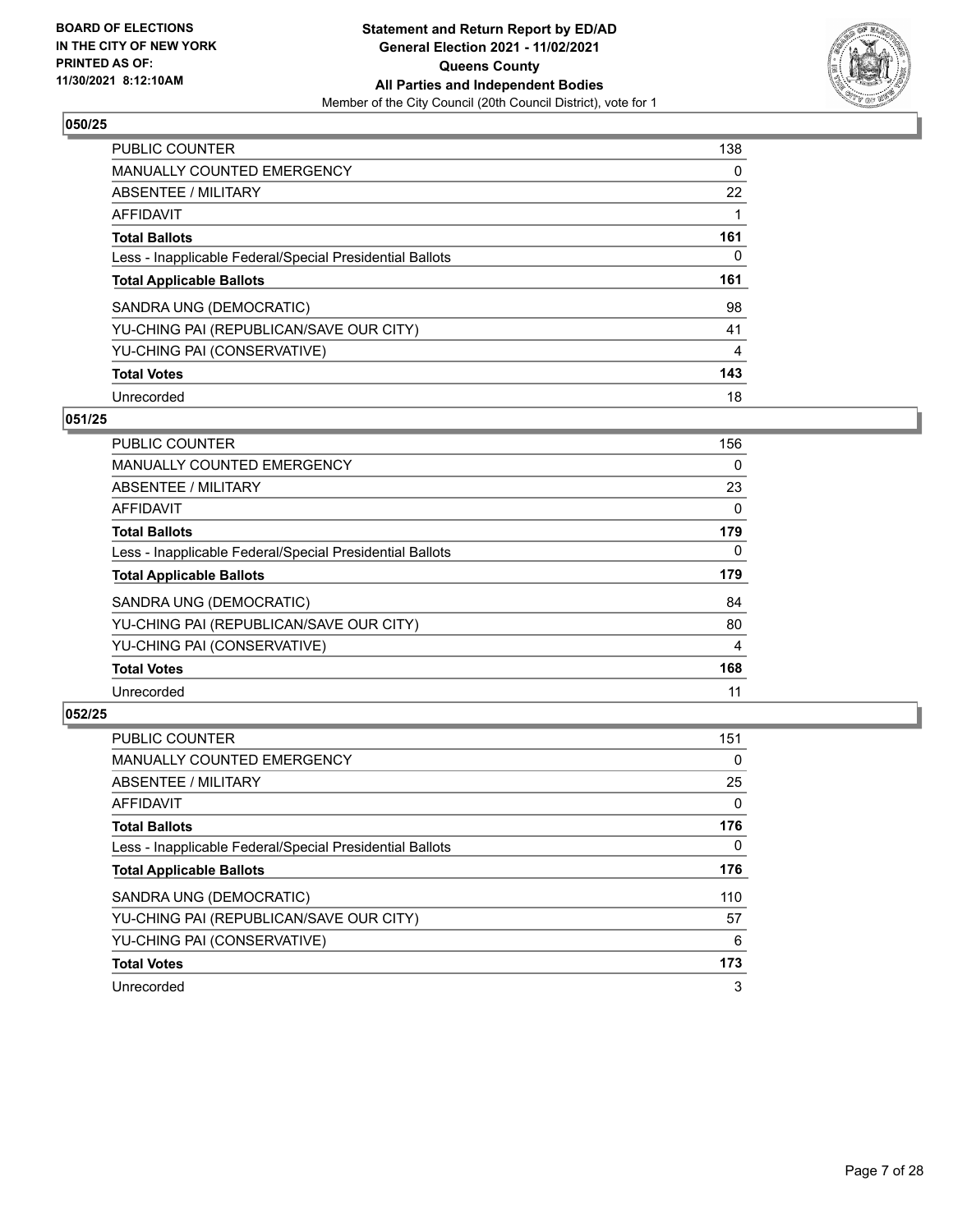

| <b>PUBLIC COUNTER</b>                                    | 223 |
|----------------------------------------------------------|-----|
| <b>MANUALLY COUNTED EMERGENCY</b>                        | 0   |
| ABSENTEE / MILITARY                                      | 39  |
| <b>AFFIDAVIT</b>                                         | 0   |
| <b>Total Ballots</b>                                     | 262 |
| Less - Inapplicable Federal/Special Presidential Ballots | 0   |
| <b>Total Applicable Ballots</b>                          | 262 |
| SANDRA UNG (DEMOCRATIC)                                  | 155 |
| YU-CHING PAI (REPUBLICAN/SAVE OUR CITY)                  | 75  |
| YU-CHING PAI (CONSERVATIVE)                              | 11  |
| MANJO DABEY (WRITE-IN)                                   |     |
| <b>Total Votes</b>                                       | 242 |
| Unrecorded                                               | 20  |

## **054/25**

| <b>PUBLIC COUNTER</b>                                    | 177 |
|----------------------------------------------------------|-----|
| <b>MANUALLY COUNTED EMERGENCY</b>                        | 0   |
| ABSENTEE / MILITARY                                      | 8   |
| AFFIDAVIT                                                | 2   |
| <b>Total Ballots</b>                                     | 187 |
| Less - Inapplicable Federal/Special Presidential Ballots | 0   |
| <b>Total Applicable Ballots</b>                          | 187 |
| SANDRA UNG (DEMOCRATIC)                                  | 131 |
| YU-CHING PAI (REPUBLICAN/SAVE OUR CITY)                  | 34  |
| YU-CHING PAI (CONSERVATIVE)                              | 0   |
| ALEX GUERRERO (WRITE-IN)                                 | 1   |
| UNATTRIBUTABLE WRITE-IN (WRITE-IN)                       | 1   |
| <b>Total Votes</b>                                       | 167 |
| Unrecorded                                               | 20  |

| <b>PUBLIC COUNTER</b>                                    | 93  |
|----------------------------------------------------------|-----|
| MANUALLY COUNTED EMERGENCY                               | 0   |
| ABSENTEE / MILITARY                                      | 21  |
| AFFIDAVIT                                                | 0   |
| <b>Total Ballots</b>                                     | 114 |
| Less - Inapplicable Federal/Special Presidential Ballots | 0   |
| <b>Total Applicable Ballots</b>                          | 114 |
| SANDRA UNG (DEMOCRATIC)                                  | 68  |
| YU-CHING PAI (REPUBLICAN/SAVE OUR CITY)                  | 35  |
| YU-CHING PAI (CONSERVATIVE)                              | 6   |
| <b>Total Votes</b>                                       | 109 |
| Unrecorded                                               | 5   |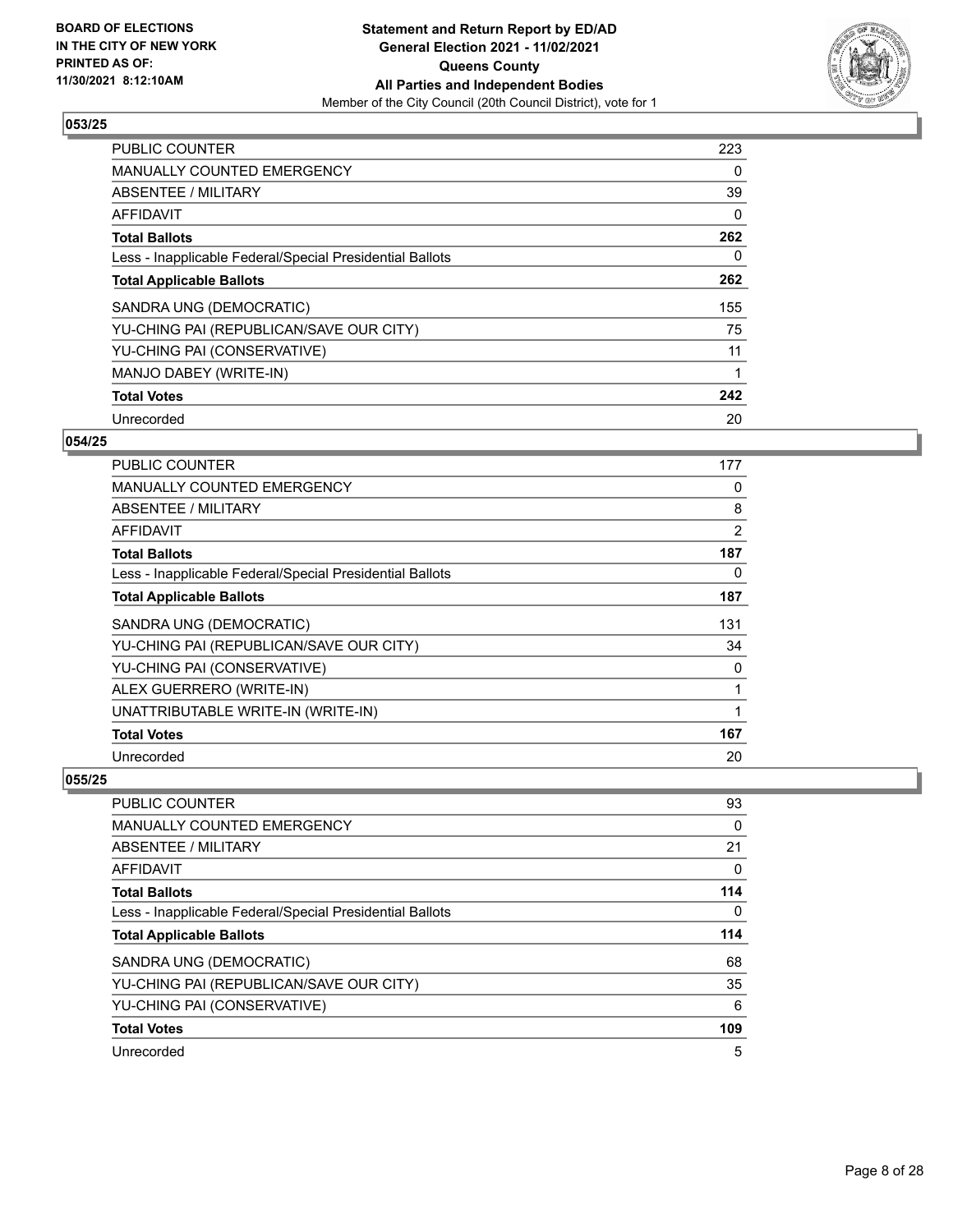

| <b>PUBLIC COUNTER</b>                                    | 119            |
|----------------------------------------------------------|----------------|
| <b>MANUALLY COUNTED EMERGENCY</b>                        | 0              |
| ABSENTEE / MILITARY                                      | 18             |
| <b>AFFIDAVIT</b>                                         |                |
| <b>Total Ballots</b>                                     | 138            |
| Less - Inapplicable Federal/Special Presidential Ballots | 0              |
| <b>Total Applicable Ballots</b>                          | 138            |
| SANDRA UNG (DEMOCRATIC)                                  | 76             |
| YU-CHING PAI (REPUBLICAN/SAVE OUR CITY)                  | 51             |
| YU-CHING PAI (CONSERVATIVE)                              | 8              |
| UNATTRIBUTABLE WRITE-IN (WRITE-IN)                       |                |
| <b>Total Votes</b>                                       | 136            |
| Unrecorded                                               | $\overline{2}$ |

## **057/25**

| <b>PUBLIC COUNTER</b>                                    | 152      |
|----------------------------------------------------------|----------|
| MANUALLY COUNTED EMERGENCY                               | 0        |
| ABSENTEE / MILITARY                                      | 29       |
| AFFIDAVIT                                                |          |
| <b>Total Ballots</b>                                     | 182      |
| Less - Inapplicable Federal/Special Presidential Ballots | $\Omega$ |
| <b>Total Applicable Ballots</b>                          | 182      |
| SANDRA UNG (DEMOCRATIC)                                  | 82       |
| YU-CHING PAI (REPUBLICAN/SAVE OUR CITY)                  | 85       |
| YU-CHING PAI (CONSERVATIVE)                              | 7        |
| UNATTRIBUTABLE WRITE-IN (WRITE-IN)                       |          |
| <b>Total Votes</b>                                       | 175      |
| Unrecorded                                               | 7        |

| <b>PUBLIC COUNTER</b>                                    | 111 |
|----------------------------------------------------------|-----|
| <b>MANUALLY COUNTED EMERGENCY</b>                        | 0   |
| ABSENTEE / MILITARY                                      | 32  |
| AFFIDAVIT                                                | 0   |
| <b>Total Ballots</b>                                     | 143 |
| Less - Inapplicable Federal/Special Presidential Ballots | 0   |
|                                                          |     |
| <b>Total Applicable Ballots</b>                          | 143 |
| SANDRA UNG (DEMOCRATIC)                                  | 67  |
| YU-CHING PAI (REPUBLICAN/SAVE OUR CITY)                  | 65  |
| YU-CHING PAI (CONSERVATIVE)                              | 2   |
| <b>Total Votes</b>                                       | 134 |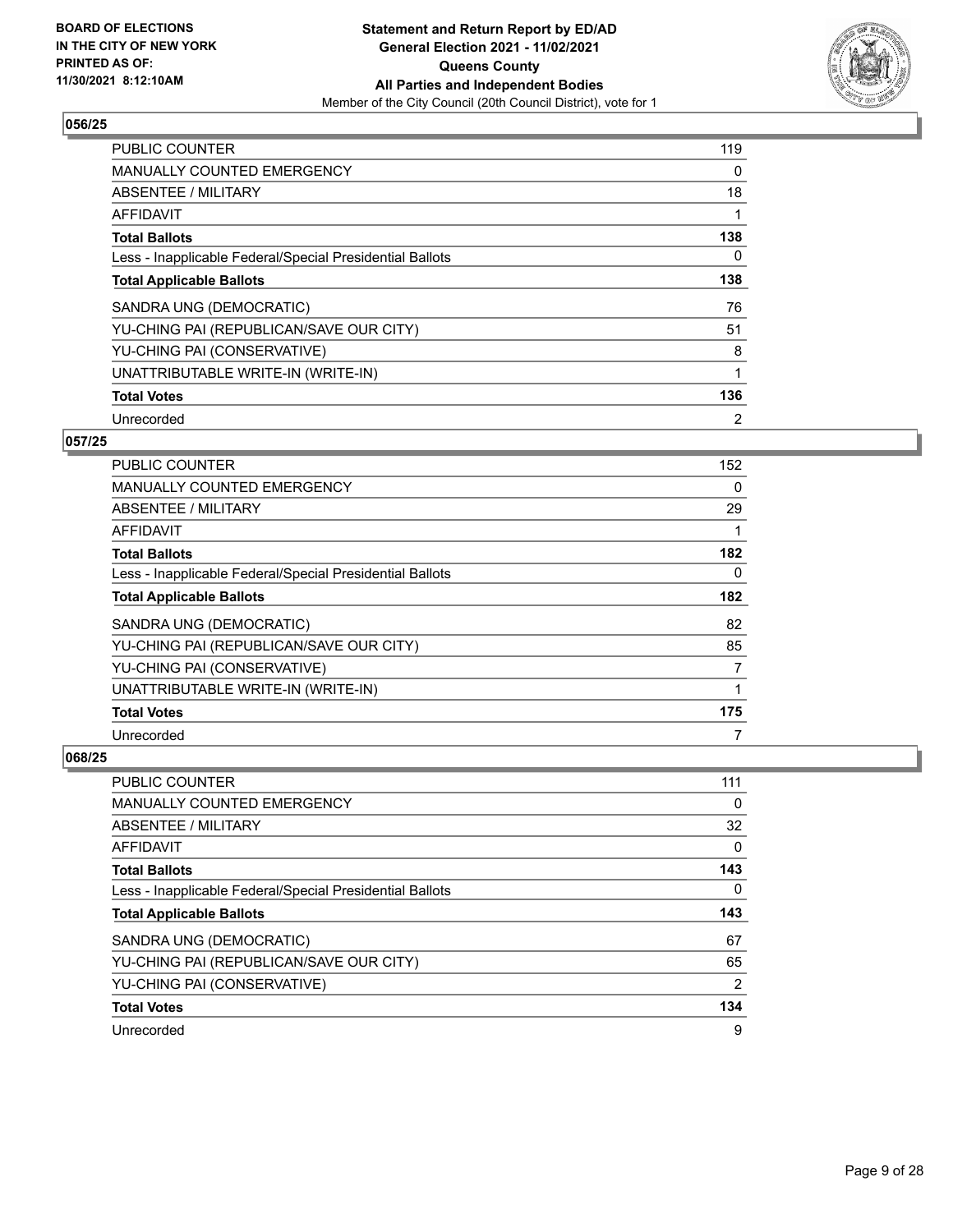

| <b>PUBLIC COUNTER</b>                                    | 203 |
|----------------------------------------------------------|-----|
| MANUALLY COUNTED EMERGENCY                               | 0   |
| ABSENTEE / MILITARY                                      | 19  |
| AFFIDAVIT                                                | 3   |
| <b>Total Ballots</b>                                     | 225 |
| Less - Inapplicable Federal/Special Presidential Ballots | 0   |
|                                                          |     |
| <b>Total Applicable Ballots</b>                          | 225 |
| SANDRA UNG (DEMOCRATIC)                                  | 94  |
| YU-CHING PAI (REPUBLICAN/SAVE OUR CITY)                  | 98  |
| YU-CHING PAI (CONSERVATIVE)                              | 17  |
| <b>Total Votes</b>                                       | 209 |

#### **074/25**

| <b>PUBLIC COUNTER</b>                                    | 122            |
|----------------------------------------------------------|----------------|
| <b>MANUALLY COUNTED EMERGENCY</b>                        | 0              |
| ABSENTEE / MILITARY                                      | 12             |
| <b>AFFIDAVIT</b>                                         | $\overline{2}$ |
| <b>Total Ballots</b>                                     | 136            |
| Less - Inapplicable Federal/Special Presidential Ballots | $\Omega$       |
| <b>Total Applicable Ballots</b>                          | 136            |
| SANDRA UNG (DEMOCRATIC)                                  | 81             |
| YU-CHING PAI (REPUBLICAN/SAVE OUR CITY)                  | 43             |
| YU-CHING PAI (CONSERVATIVE)                              | 4              |
| <b>Total Votes</b>                                       | 128            |
| Unrecorded                                               | 8              |

| <b>PUBLIC COUNTER</b>                                    | 118 |
|----------------------------------------------------------|-----|
| <b>MANUALLY COUNTED EMERGENCY</b>                        | 0   |
| ABSENTEE / MILITARY                                      | 3   |
| AFFIDAVIT                                                | 0   |
| <b>Total Ballots</b>                                     | 121 |
| Less - Inapplicable Federal/Special Presidential Ballots | 0   |
| <b>Total Applicable Ballots</b>                          | 121 |
| SANDRA UNG (DEMOCRATIC)                                  | 64  |
| YU-CHING PAI (REPUBLICAN/SAVE OUR CITY)                  | 47  |
| YU-CHING PAI (CONSERVATIVE)                              | 4   |
| <b>Total Votes</b>                                       | 115 |
| Unrecorded                                               | 6   |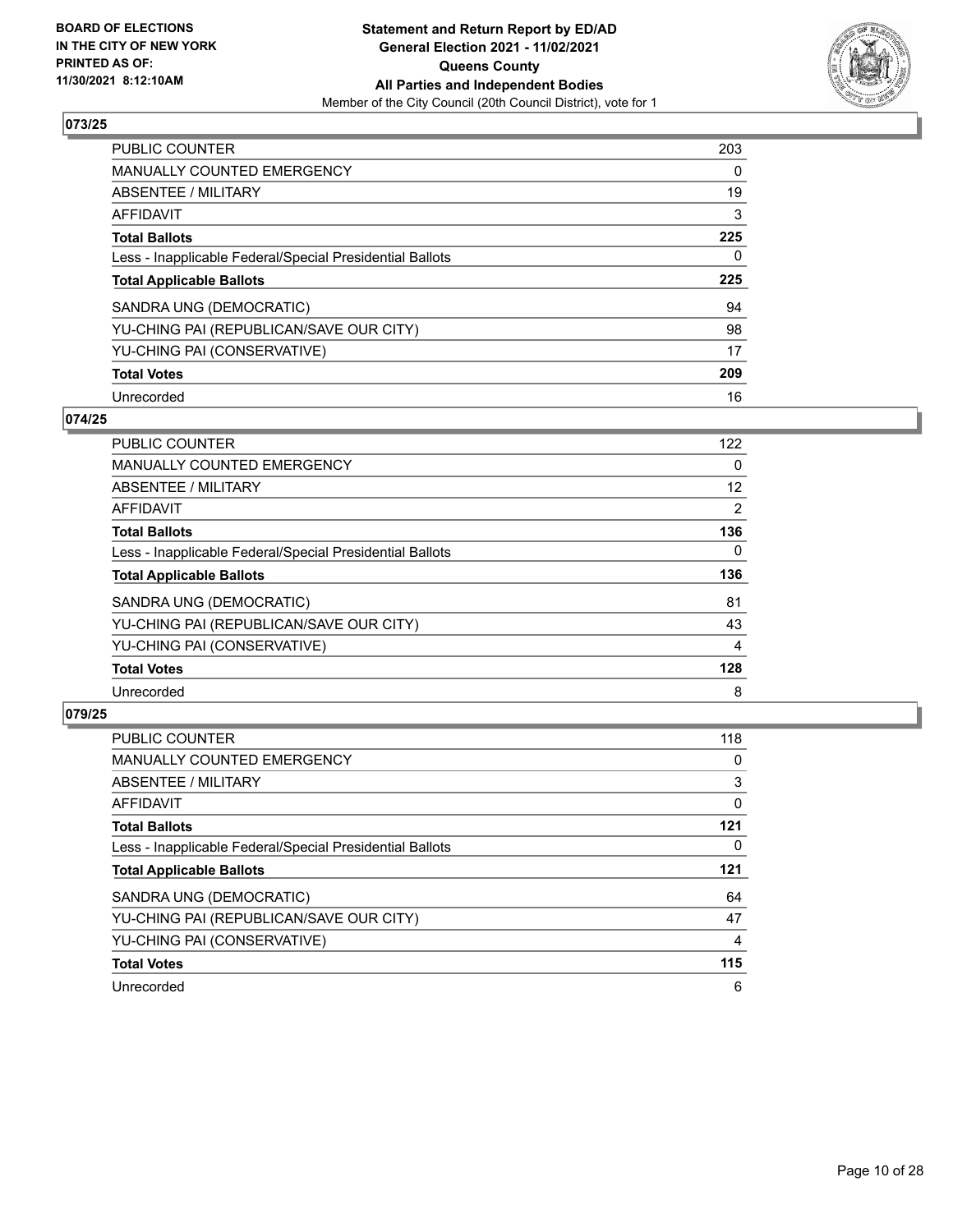

| <b>PUBLIC COUNTER</b>                                    | 90  |
|----------------------------------------------------------|-----|
| <b>MANUALLY COUNTED EMERGENCY</b>                        | 0   |
| ABSENTEE / MILITARY                                      | 11  |
| <b>AFFIDAVIT</b>                                         | 0   |
| <b>Total Ballots</b>                                     | 101 |
| Less - Inapplicable Federal/Special Presidential Ballots | 0   |
| <b>Total Applicable Ballots</b>                          | 101 |
| SANDRA UNG (DEMOCRATIC)                                  | 49  |
| YU-CHING PAI (REPUBLICAN/SAVE OUR CITY)                  | 40  |
| YU-CHING PAI (CONSERVATIVE)                              | 6   |
| <b>Total Votes</b>                                       | 95  |
| Unrecorded                                               | 6   |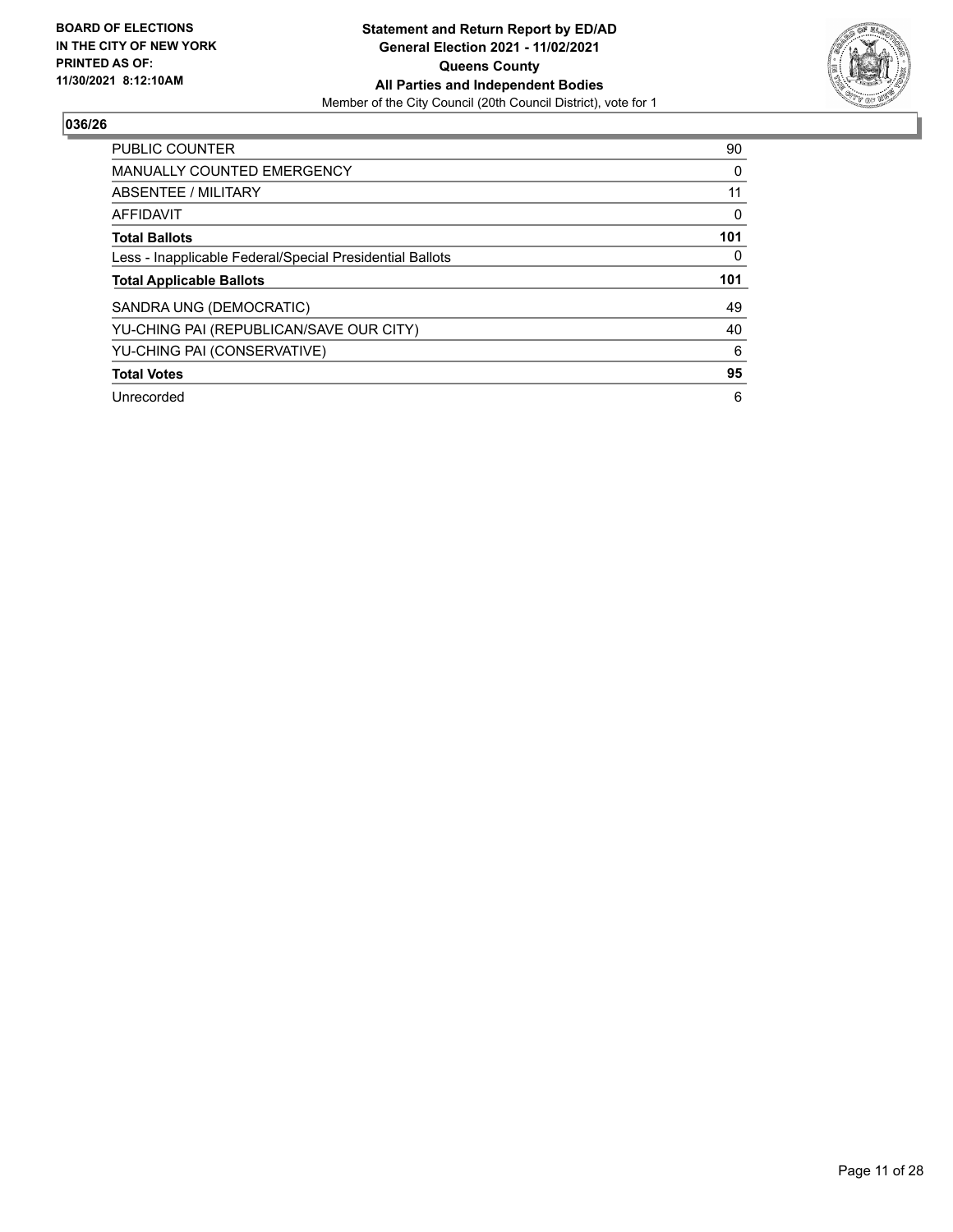

| <b>PUBLIC COUNTER</b>                                    | 145      |
|----------------------------------------------------------|----------|
| <b>MANUALLY COUNTED EMERGENCY</b>                        | $\Omega$ |
| ABSENTEE / MILITARY                                      | 27       |
| AFFIDAVIT                                                | $\Omega$ |
| <b>Total Ballots</b>                                     | 172      |
| Less - Inapplicable Federal/Special Presidential Ballots | 0        |
| <b>Total Applicable Ballots</b>                          | 172      |
| SANDRA UNG (DEMOCRATIC)                                  | 89       |
| YU-CHING PAI (REPUBLICAN/SAVE OUR CITY)                  | 64       |
| YU-CHING PAI (CONSERVATIVE)                              | 7        |
| <b>Total Votes</b>                                       | 160      |
| Unrecorded                                               | 12       |

#### **008/40**

| <b>PUBLIC COUNTER</b>                                    | 99       |
|----------------------------------------------------------|----------|
| <b>MANUALLY COUNTED EMERGENCY</b>                        | 0        |
| ABSENTEE / MILITARY                                      | 8        |
| <b>AFFIDAVIT</b>                                         |          |
| <b>Total Ballots</b>                                     | 108      |
| Less - Inapplicable Federal/Special Presidential Ballots | $\Omega$ |
| <b>Total Applicable Ballots</b>                          | 108      |
| SANDRA UNG (DEMOCRATIC)                                  | 53       |
| YU-CHING PAI (REPUBLICAN/SAVE OUR CITY)                  | 41       |
| YU-CHING PAI (CONSERVATIVE)                              | 6        |
| <b>Total Votes</b>                                       | 100      |
| Unrecorded                                               | 8        |

| <b>PUBLIC COUNTER</b>                                    | 203 |
|----------------------------------------------------------|-----|
| <b>MANUALLY COUNTED EMERGENCY</b>                        | 0   |
| ABSENTEE / MILITARY                                      | 23  |
| <b>AFFIDAVIT</b>                                         | 1   |
| <b>Total Ballots</b>                                     | 227 |
| Less - Inapplicable Federal/Special Presidential Ballots | 0   |
| <b>Total Applicable Ballots</b>                          | 227 |
| SANDRA UNG (DEMOCRATIC)                                  | 113 |
| YU-CHING PAI (REPUBLICAN/SAVE OUR CITY)                  | 81  |
| YU-CHING PAI (CONSERVATIVE)                              | 9   |
| TONY AVELLA (WRITE-IN)                                   | 1   |
| UNATTRIBUTABLE WRITE-IN (WRITE-IN)                       | 2   |
| VICKIE PALADINO (WRITE-IN)                               | 1   |
| <b>Total Votes</b>                                       | 207 |
| Unrecorded                                               | 20  |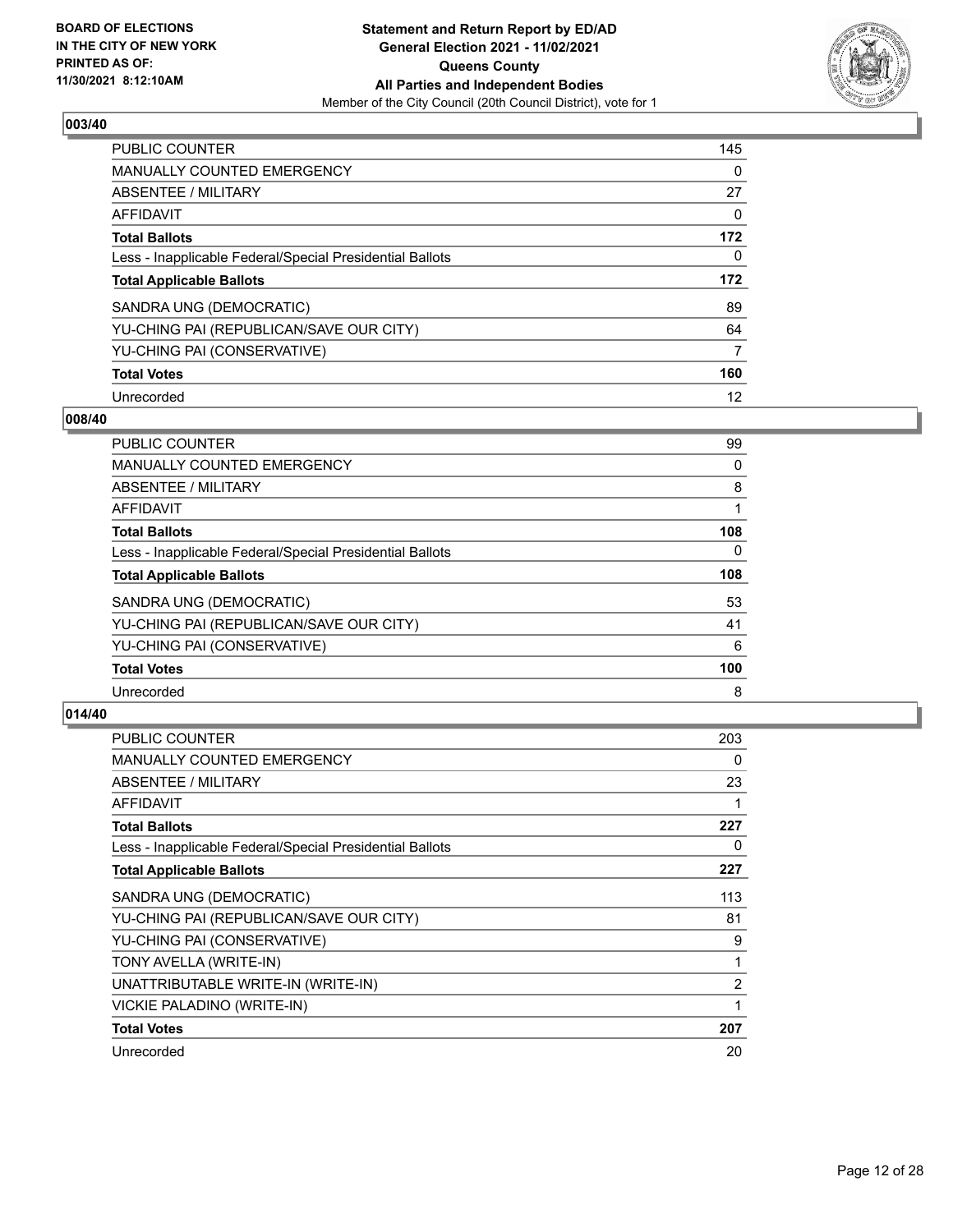

| <b>PUBLIC COUNTER</b>                                    | 263 |
|----------------------------------------------------------|-----|
| <b>MANUALLY COUNTED EMERGENCY</b>                        | 0   |
| ABSENTEE / MILITARY                                      | 33  |
| <b>AFFIDAVIT</b>                                         |     |
| <b>Total Ballots</b>                                     | 297 |
| Less - Inapplicable Federal/Special Presidential Ballots | 0   |
| <b>Total Applicable Ballots</b>                          | 297 |
| SANDRA UNG (DEMOCRATIC)                                  | 166 |
| YU-CHING PAI (REPUBLICAN/SAVE OUR CITY)                  | 110 |
| YU-CHING PAI (CONSERVATIVE)                              | 9   |
| VICKIE PALADINO (WRITE-IN)                               |     |
| <b>Total Votes</b>                                       | 286 |
| Unrecorded                                               | 11  |

## **016/40**

| <b>PUBLIC COUNTER</b>                                    | 191      |
|----------------------------------------------------------|----------|
| <b>MANUALLY COUNTED EMERGENCY</b>                        | 0        |
| ABSENTEE / MILITARY                                      | 27       |
| AFFIDAVIT                                                |          |
| <b>Total Ballots</b>                                     | 219      |
| Less - Inapplicable Federal/Special Presidential Ballots | $\Omega$ |
| <b>Total Applicable Ballots</b>                          | 219      |
| SANDRA UNG (DEMOCRATIC)                                  | 119      |
| YU-CHING PAI (REPUBLICAN/SAVE OUR CITY)                  | 86       |
| YU-CHING PAI (CONSERVATIVE)                              | 2        |
| JOHN CHOE (WRITE-IN)                                     |          |
| <b>Total Votes</b>                                       | 208      |
| Unrecorded                                               | 11       |

| PUBLIC COUNTER                                           | 108 |
|----------------------------------------------------------|-----|
| <b>MANUALLY COUNTED EMERGENCY</b>                        | 0   |
| ABSENTEE / MILITARY                                      | 11  |
| AFFIDAVIT                                                |     |
| <b>Total Ballots</b>                                     | 120 |
| Less - Inapplicable Federal/Special Presidential Ballots | 0   |
| <b>Total Applicable Ballots</b>                          | 120 |
| SANDRA UNG (DEMOCRATIC)                                  | 82  |
| YU-CHING PAI (REPUBLICAN/SAVE OUR CITY)                  | 34  |
| YU-CHING PAI (CONSERVATIVE)                              |     |
| <b>Total Votes</b>                                       | 117 |
| Unrecorded                                               | 3   |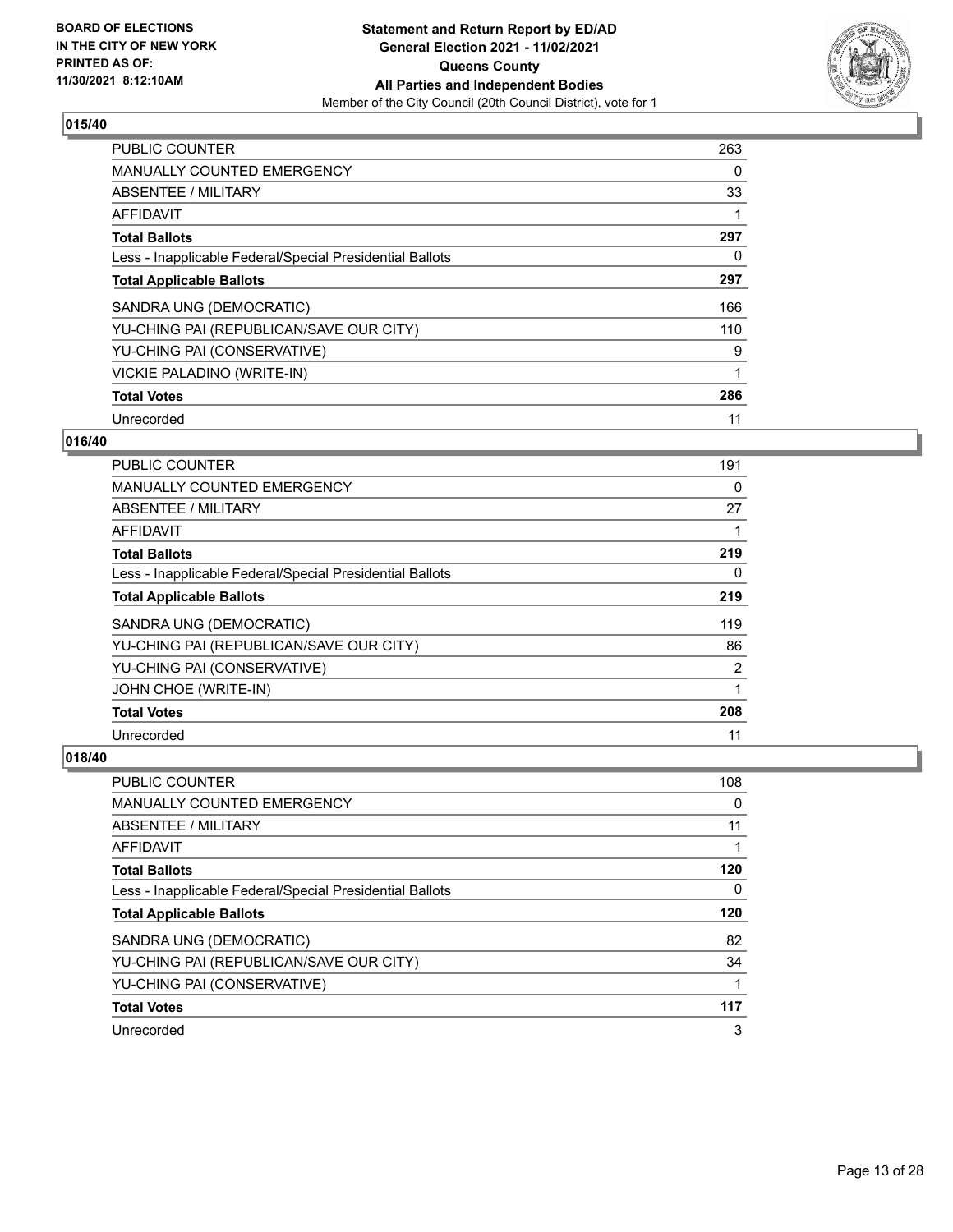

| <b>PUBLIC COUNTER</b>                                    | 149      |
|----------------------------------------------------------|----------|
| <b>MANUALLY COUNTED EMERGENCY</b>                        | $\Omega$ |
| ABSENTEE / MILITARY                                      | 19       |
| AFFIDAVIT                                                | 2        |
| <b>Total Ballots</b>                                     | 170      |
| Less - Inapplicable Federal/Special Presidential Ballots | 0        |
| <b>Total Applicable Ballots</b>                          | 170      |
| SANDRA UNG (DEMOCRATIC)                                  | 106      |
| YU-CHING PAI (REPUBLICAN/SAVE OUR CITY)                  | 53       |
| YU-CHING PAI (CONSERVATIVE)                              | 4        |
| <b>Total Votes</b>                                       | 163      |
| Unrecorded                                               |          |

#### **020/40**

| <b>PUBLIC COUNTER</b>                                    | 134      |
|----------------------------------------------------------|----------|
| MANUALLY COUNTED EMERGENCY                               | 0        |
| ABSENTEE / MILITARY                                      | 17       |
| <b>AFFIDAVIT</b>                                         | 0        |
| <b>Total Ballots</b>                                     | 151      |
| Less - Inapplicable Federal/Special Presidential Ballots | $\Omega$ |
| <b>Total Applicable Ballots</b>                          | 151      |
| SANDRA UNG (DEMOCRATIC)                                  | 92       |
| YU-CHING PAI (REPUBLICAN/SAVE OUR CITY)                  | 44       |
| YU-CHING PAI (CONSERVATIVE)                              | 6        |
| <b>Total Votes</b>                                       | 142      |
| Unrecorded                                               | 9        |

| <b>PUBLIC COUNTER</b>                                    | 113 |
|----------------------------------------------------------|-----|
| <b>MANUALLY COUNTED EMERGENCY</b>                        | 0   |
| ABSENTEE / MILITARY                                      | 13  |
| AFFIDAVIT                                                |     |
| <b>Total Ballots</b>                                     | 127 |
| Less - Inapplicable Federal/Special Presidential Ballots | 0   |
| <b>Total Applicable Ballots</b>                          | 127 |
| SANDRA UNG (DEMOCRATIC)                                  | 84  |
| YU-CHING PAI (REPUBLICAN/SAVE OUR CITY)                  | 38  |
| YU-CHING PAI (CONSERVATIVE)                              |     |
| UNATTRIBUTABLE WRITE-IN (WRITE-IN)                       |     |
| <b>Total Votes</b>                                       | 124 |
| Unrecorded                                               | 3   |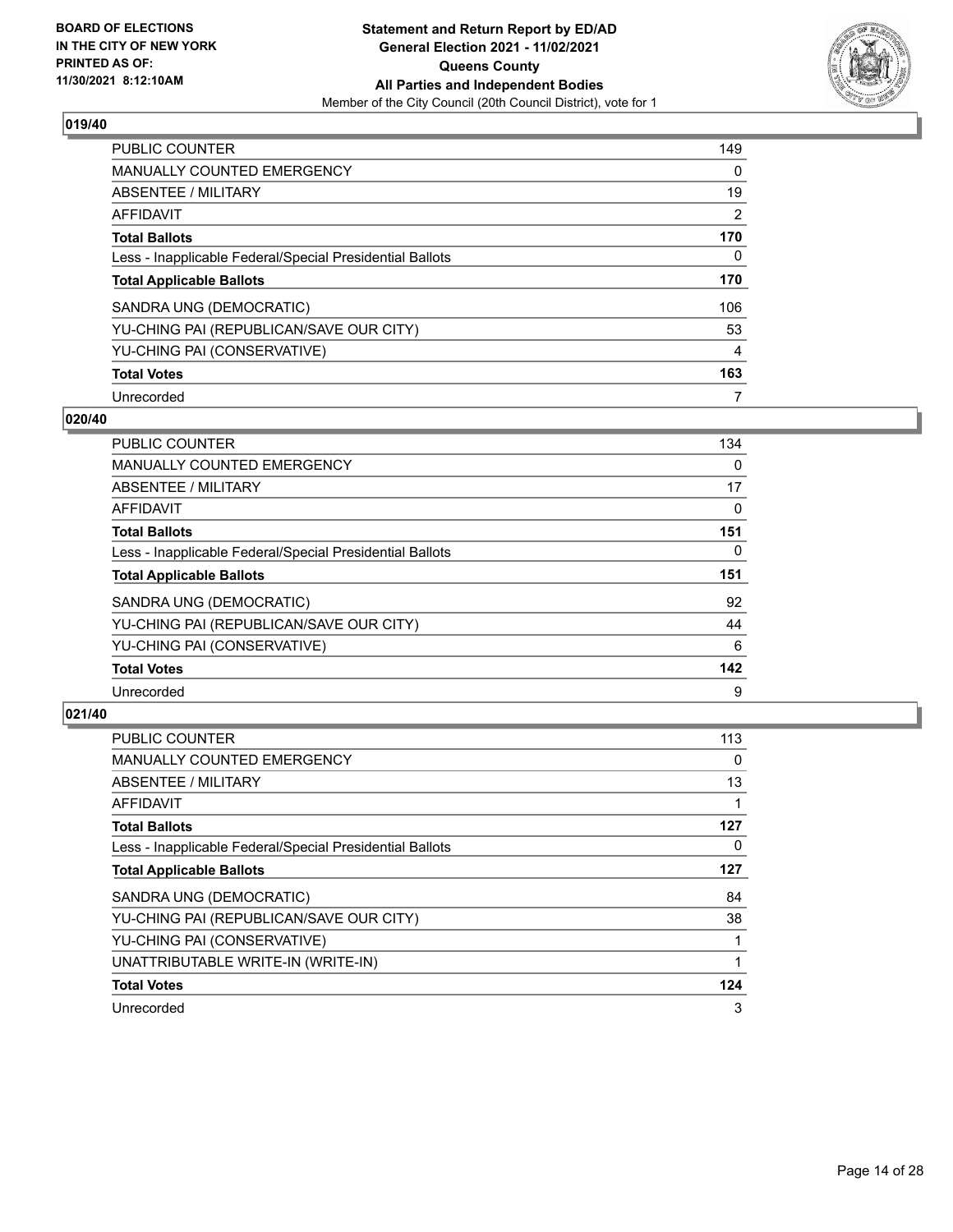

| <b>PUBLIC COUNTER</b>                                    | 175      |
|----------------------------------------------------------|----------|
| MANUALLY COUNTED EMERGENCY                               | 0        |
| ABSENTEE / MILITARY                                      | 40       |
| AFFIDAVIT                                                | $\Omega$ |
| <b>Total Ballots</b>                                     | 215      |
| Less - Inapplicable Federal/Special Presidential Ballots | 0        |
| <b>Total Applicable Ballots</b>                          | 215      |
| SANDRA UNG (DEMOCRATIC)                                  | 133      |
| YU-CHING PAI (REPUBLICAN/SAVE OUR CITY)                  | 69       |
| YU-CHING PAI (CONSERVATIVE)                              | 3        |
| <b>Total Votes</b>                                       | 205      |
| Unrecorded                                               | 10       |

#### **023/40**

| <b>PUBLIC COUNTER</b>                                    | 101 |
|----------------------------------------------------------|-----|
| MANUALLY COUNTED EMERGENCY                               | 0   |
| ABSENTEE / MILITARY                                      | 27  |
| AFFIDAVIT                                                | 0   |
| <b>Total Ballots</b>                                     | 128 |
| Less - Inapplicable Federal/Special Presidential Ballots | 0   |
| <b>Total Applicable Ballots</b>                          | 128 |
| SANDRA UNG (DEMOCRATIC)                                  | 79  |
| YU-CHING PAI (REPUBLICAN/SAVE OUR CITY)                  | 29  |
| YU-CHING PAI (CONSERVATIVE)                              | 3   |
| LYNN C. SCHULMAN (WRITE-IN)                              |     |
| <b>Total Votes</b>                                       | 112 |
| Unrecorded                                               | 16  |

| <b>PUBLIC COUNTER</b>                                    | 101 |
|----------------------------------------------------------|-----|
| <b>MANUALLY COUNTED EMERGENCY</b>                        | 0   |
| ABSENTEE / MILITARY                                      | 13  |
| AFFIDAVIT                                                | 0   |
| <b>Total Ballots</b>                                     | 114 |
| Less - Inapplicable Federal/Special Presidential Ballots | 0   |
| <b>Total Applicable Ballots</b>                          | 114 |
| SANDRA UNG (DEMOCRATIC)                                  | 71  |
|                                                          |     |
| YU-CHING PAI (REPUBLICAN/SAVE OUR CITY)                  | 36  |
| YU-CHING PAI (CONSERVATIVE)                              | 0   |
| <b>Total Votes</b>                                       | 107 |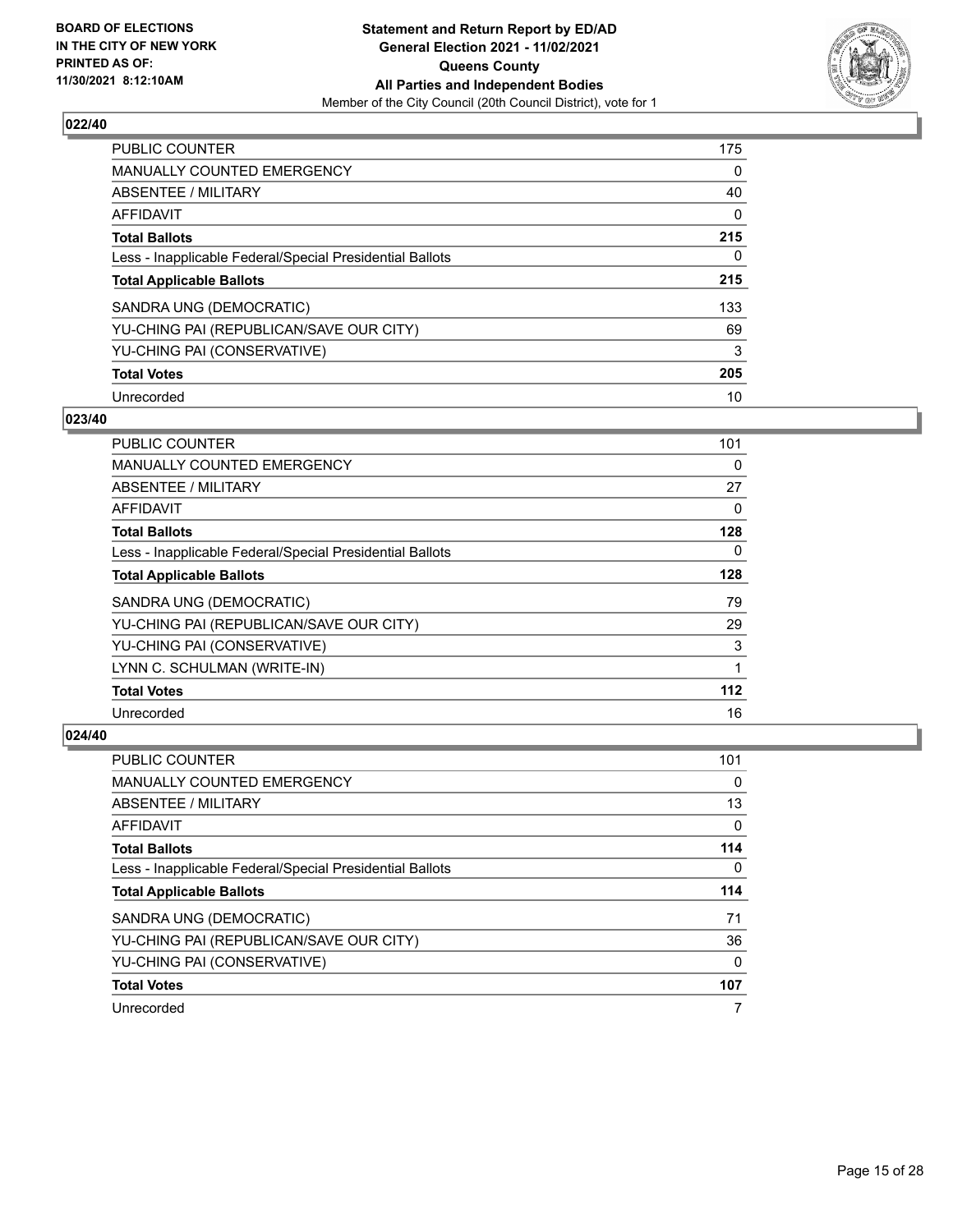

| <b>PUBLIC COUNTER</b>                                    | 139 |
|----------------------------------------------------------|-----|
| MANUALLY COUNTED EMERGENCY                               | 0   |
| ABSENTEE / MILITARY                                      | 23  |
| AFFIDAVIT                                                |     |
| <b>Total Ballots</b>                                     | 163 |
| Less - Inapplicable Federal/Special Presidential Ballots | 0   |
|                                                          |     |
| <b>Total Applicable Ballots</b>                          | 163 |
| SANDRA UNG (DEMOCRATIC)                                  | 87  |
| YU-CHING PAI (REPUBLICAN/SAVE OUR CITY)                  | 61  |
| YU-CHING PAI (CONSERVATIVE)                              | 8   |
| <b>Total Votes</b>                                       | 156 |

#### **026/40**

| PUBLIC COUNTER                                           | 148      |
|----------------------------------------------------------|----------|
| MANUALLY COUNTED EMERGENCY                               | 0        |
| ABSENTEE / MILITARY                                      | 6        |
| AFFIDAVIT                                                | 2        |
| <b>Total Ballots</b>                                     | 156      |
| Less - Inapplicable Federal/Special Presidential Ballots | $\Omega$ |
| <b>Total Applicable Ballots</b>                          | 156      |
| SANDRA UNG (DEMOCRATIC)                                  | 83       |
| YU-CHING PAI (REPUBLICAN/SAVE OUR CITY)                  | 60       |
| YU-CHING PAI (CONSERVATIVE)                              | 11       |
| UNATTRIBUTABLE WRITE-IN (WRITE-IN)                       | 1        |
| <b>Total Votes</b>                                       | 155      |
| Unrecorded                                               | 1        |

| <b>PUBLIC COUNTER</b>                                    | 153           |
|----------------------------------------------------------|---------------|
| <b>MANUALLY COUNTED EMERGENCY</b>                        | 0             |
| ABSENTEE / MILITARY                                      | 15            |
| AFFIDAVIT                                                | 3             |
| <b>Total Ballots</b>                                     | 171           |
| Less - Inapplicable Federal/Special Presidential Ballots | 0             |
|                                                          |               |
| <b>Total Applicable Ballots</b>                          | 171           |
| SANDRA UNG (DEMOCRATIC)                                  | 99            |
| YU-CHING PAI (REPUBLICAN/SAVE OUR CITY)                  | 54            |
| YU-CHING PAI (CONSERVATIVE)                              | $\mathcal{P}$ |
| <b>Total Votes</b>                                       | 155           |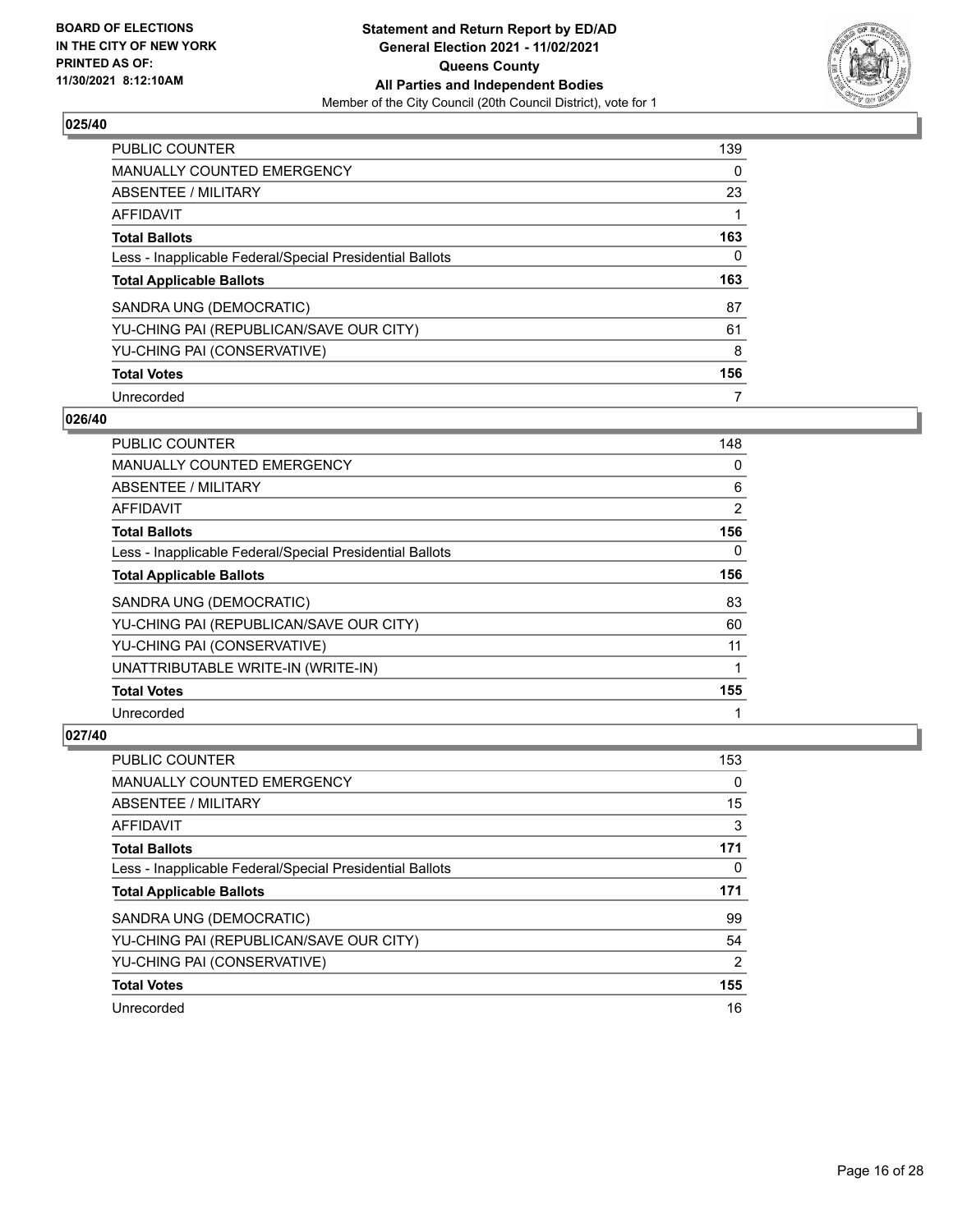

| <b>PUBLIC COUNTER</b>                                    | 80       |
|----------------------------------------------------------|----------|
| <b>MANUALLY COUNTED EMERGENCY</b>                        | 0        |
| ABSENTEE / MILITARY                                      | 13       |
| AFFIDAVIT                                                | 0        |
| <b>Total Ballots</b>                                     | 93       |
| Less - Inapplicable Federal/Special Presidential Ballots | $\Omega$ |
| <b>Total Applicable Ballots</b>                          | 93       |
| SANDRA UNG (DEMOCRATIC)                                  | 60       |
| YU-CHING PAI (REPUBLICAN/SAVE OUR CITY)                  | 26       |
| YU-CHING PAI (CONSERVATIVE)                              | 2        |
| JOHN CHOE (WRITE-IN)                                     |          |
| <b>Total Votes</b>                                       | 89       |
| Unrecorded                                               | 4        |

## **029/40**

| <b>PUBLIC COUNTER</b>                                    | 132      |
|----------------------------------------------------------|----------|
| MANUALLY COUNTED EMERGENCY                               | 0        |
| ABSENTEE / MILITARY                                      | 11       |
| AFFIDAVIT                                                |          |
| <b>Total Ballots</b>                                     | 144      |
| Less - Inapplicable Federal/Special Presidential Ballots | $\Omega$ |
| <b>Total Applicable Ballots</b>                          | 144      |
| SANDRA UNG (DEMOCRATIC)                                  | 71       |
| YU-CHING PAI (REPUBLICAN/SAVE OUR CITY)                  | 58       |
| YU-CHING PAI (CONSERVATIVE)                              | 9        |
| UNATTRIBUTABLE WRITE-IN (WRITE-IN)                       | 1        |
| <b>Total Votes</b>                                       | 139      |
| Unrecorded                                               | 5        |

| PUBLIC COUNTER                                           | 167      |
|----------------------------------------------------------|----------|
| MANUALLY COUNTED EMERGENCY                               | 0        |
| ABSENTEE / MILITARY                                      | 23       |
| AFFIDAVIT                                                |          |
| <b>Total Ballots</b>                                     | 191      |
| Less - Inapplicable Federal/Special Presidential Ballots | $\Omega$ |
| <b>Total Applicable Ballots</b>                          | 191      |
| SANDRA UNG (DEMOCRATIC)                                  | 92       |
| YU-CHING PAI (REPUBLICAN/SAVE OUR CITY)                  | 74       |
| YU-CHING PAI (CONSERVATIVE)                              | 9        |
| JOHN FARRELL (WRITE-IN)                                  | 1        |
| MIKE WHITE (WRITE-IN)                                    |          |
| <b>Total Votes</b>                                       | 177      |
| Unrecorded                                               | 14       |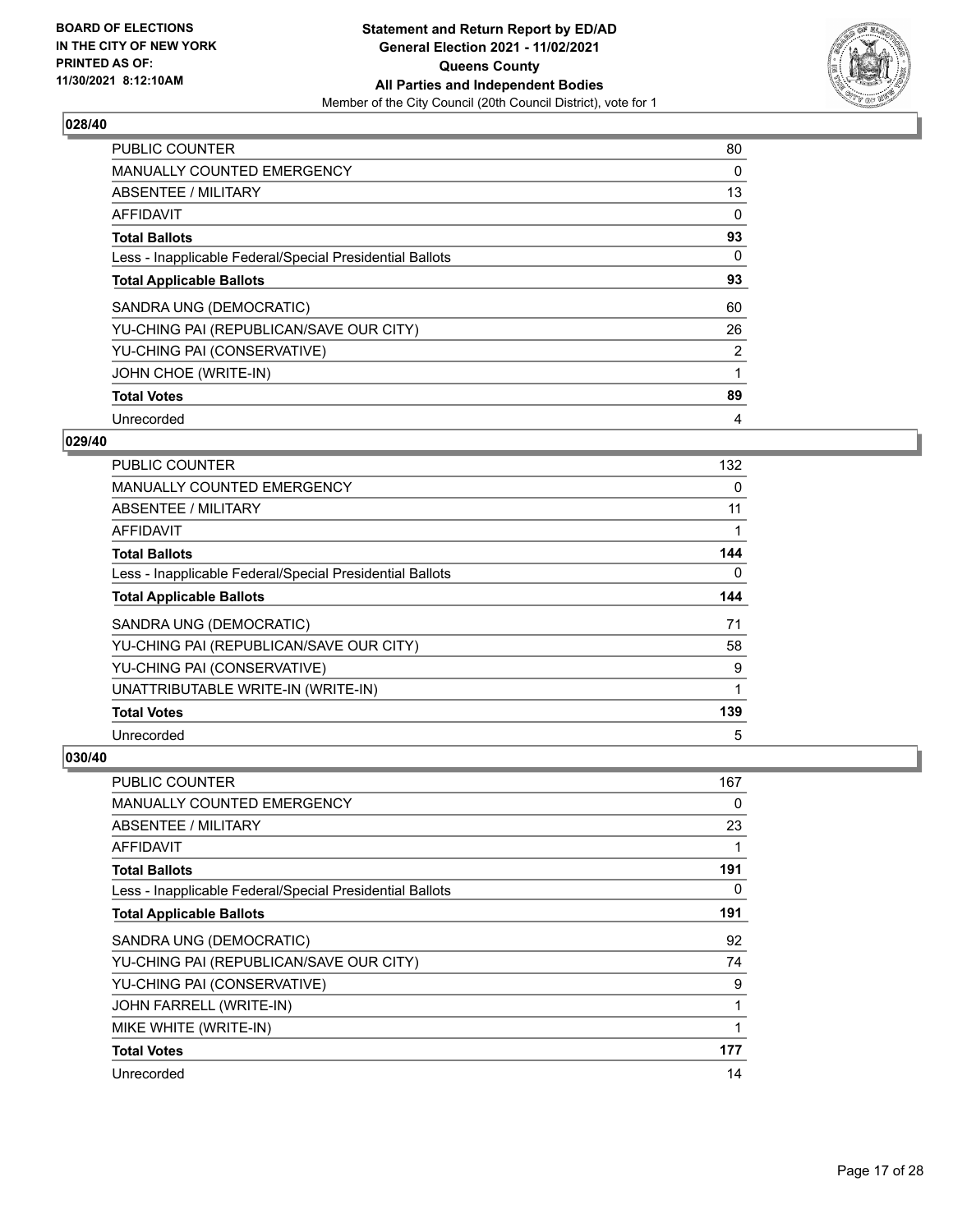

| <b>PUBLIC COUNTER</b>                                    | 164 |
|----------------------------------------------------------|-----|
| <b>MANUALLY COUNTED EMERGENCY</b>                        | 0   |
| ABSENTEE / MILITARY                                      | 25  |
| AFFIDAVIT                                                | 2   |
| <b>Total Ballots</b>                                     | 191 |
| Less - Inapplicable Federal/Special Presidential Ballots | 0   |
| <b>Total Applicable Ballots</b>                          | 191 |
| SANDRA UNG (DEMOCRATIC)                                  | 109 |
| YU-CHING PAI (REPUBLICAN/SAVE OUR CITY)                  | 63  |
| YU-CHING PAI (CONSERVATIVE)                              | 8   |
| <b>Total Votes</b>                                       | 180 |
| Unrecorded                                               | 11  |

#### **032/40**

| <b>PUBLIC COUNTER</b>                                    | 114      |
|----------------------------------------------------------|----------|
| <b>MANUALLY COUNTED EMERGENCY</b>                        | 0        |
| ABSENTEE / MILITARY                                      | 11       |
| <b>AFFIDAVIT</b>                                         |          |
| <b>Total Ballots</b>                                     | 126      |
| Less - Inapplicable Federal/Special Presidential Ballots | $\Omega$ |
| <b>Total Applicable Ballots</b>                          | 126      |
| SANDRA UNG (DEMOCRATIC)                                  | 71       |
| YU-CHING PAI (REPUBLICAN/SAVE OUR CITY)                  | 46       |
| YU-CHING PAI (CONSERVATIVE)                              | 3        |
| <b>Total Votes</b>                                       | 120      |
| Unrecorded                                               | 6        |

| <b>PUBLIC COUNTER</b>                                    | 178      |
|----------------------------------------------------------|----------|
| <b>MANUALLY COUNTED EMERGENCY</b>                        | $\Omega$ |
| ABSENTEE / MILITARY                                      | 36       |
| <b>AFFIDAVIT</b>                                         | $\Omega$ |
| <b>Total Ballots</b>                                     | 214      |
| Less - Inapplicable Federal/Special Presidential Ballots | 0        |
| <b>Total Applicable Ballots</b>                          | 214      |
| SANDRA UNG (DEMOCRATIC)                                  | 138      |
| YU-CHING PAI (REPUBLICAN/SAVE OUR CITY)                  | 66       |
| YU-CHING PAI (CONSERVATIVE)                              | 4        |
| <b>Total Votes</b>                                       | 208      |
| Unrecorded                                               | 6        |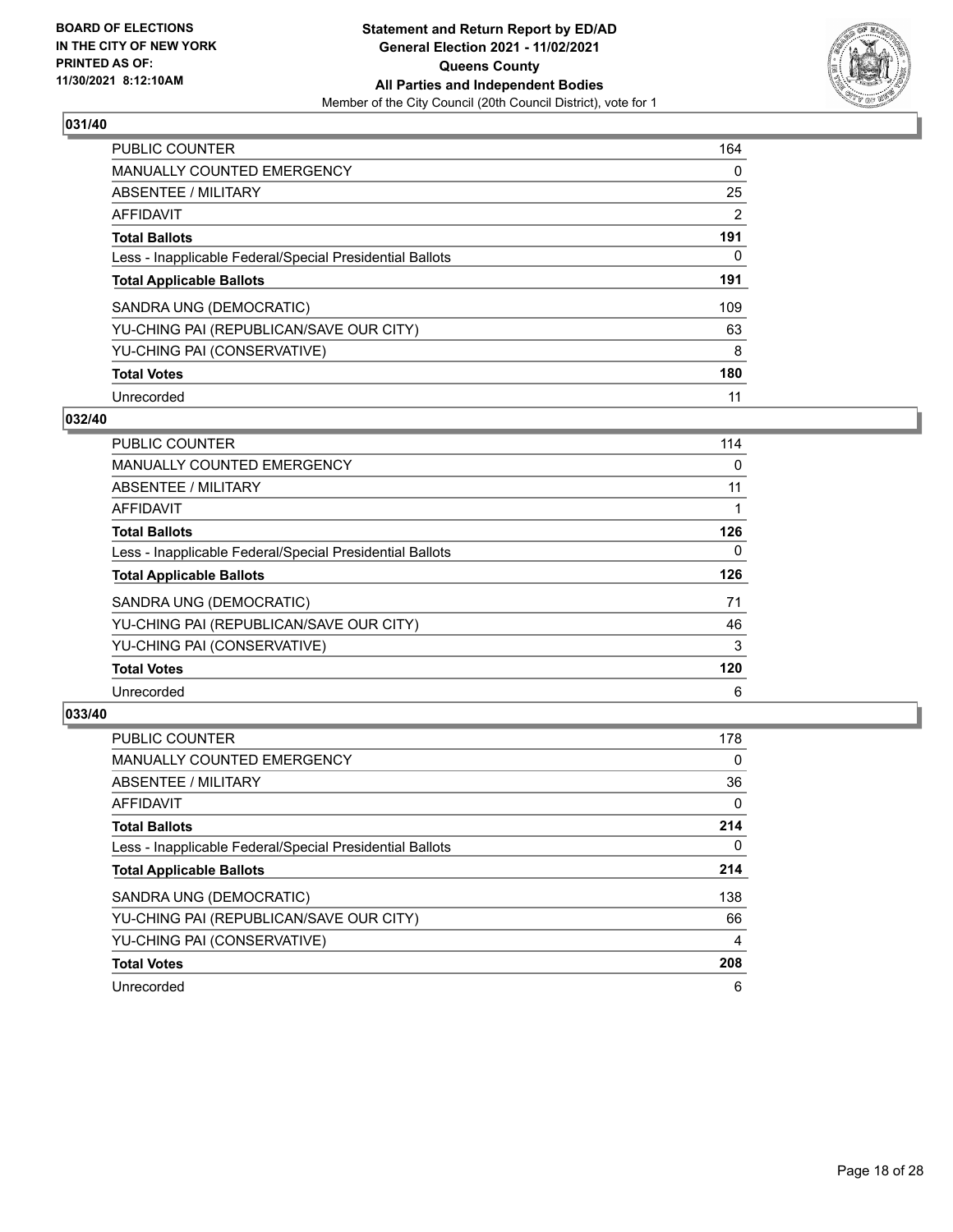

| <b>PUBLIC COUNTER</b>                                    | 85       |
|----------------------------------------------------------|----------|
| <b>MANUALLY COUNTED EMERGENCY</b>                        | 0        |
| ABSENTEE / MILITARY                                      | 9        |
| AFFIDAVIT                                                | 0        |
| <b>Total Ballots</b>                                     | 94       |
| Less - Inapplicable Federal/Special Presidential Ballots | $\Omega$ |
| <b>Total Applicable Ballots</b>                          | 94       |
| SANDRA UNG (DEMOCRATIC)                                  | 71       |
| YU-CHING PAI (REPUBLICAN/SAVE OUR CITY)                  | 15       |
| YU-CHING PAI (CONSERVATIVE)                              | 3        |
| <b>Total Votes</b>                                       | 89       |
| Unrecorded                                               | 5        |

#### **035/40**

| PUBLIC COUNTER                                           | 213      |
|----------------------------------------------------------|----------|
| <b>MANUALLY COUNTED EMERGENCY</b>                        | $\Omega$ |
| ABSENTEE / MILITARY                                      | 15       |
| AFFIDAVIT                                                | 2        |
| <b>Total Ballots</b>                                     | 230      |
| Less - Inapplicable Federal/Special Presidential Ballots | 0        |
| <b>Total Applicable Ballots</b>                          | 230      |
| SANDRA UNG (DEMOCRATIC)                                  | 159      |
| YU-CHING PAI (REPUBLICAN/SAVE OUR CITY)                  | 50       |
| YU-CHING PAI (CONSERVATIVE)                              | 6        |
| JOHN CHOE (WRITE-IN)                                     | 1        |
| <b>Total Votes</b>                                       | 216      |
| Unrecorded                                               | 14       |

| <b>PUBLIC COUNTER</b>                                    | 258 |
|----------------------------------------------------------|-----|
| <b>MANUALLY COUNTED EMERGENCY</b>                        | 0   |
| ABSENTEE / MILITARY                                      | 26  |
| AFFIDAVIT                                                | 3   |
| <b>Total Ballots</b>                                     | 287 |
| Less - Inapplicable Federal/Special Presidential Ballots | 0   |
| <b>Total Applicable Ballots</b>                          | 287 |
| SANDRA UNG (DEMOCRATIC)                                  | 179 |
| YU-CHING PAI (REPUBLICAN/SAVE OUR CITY)                  | 93  |
| YU-CHING PAI (CONSERVATIVE)                              | 9   |
| <b>Total Votes</b>                                       | 281 |
| Unrecorded                                               | 6   |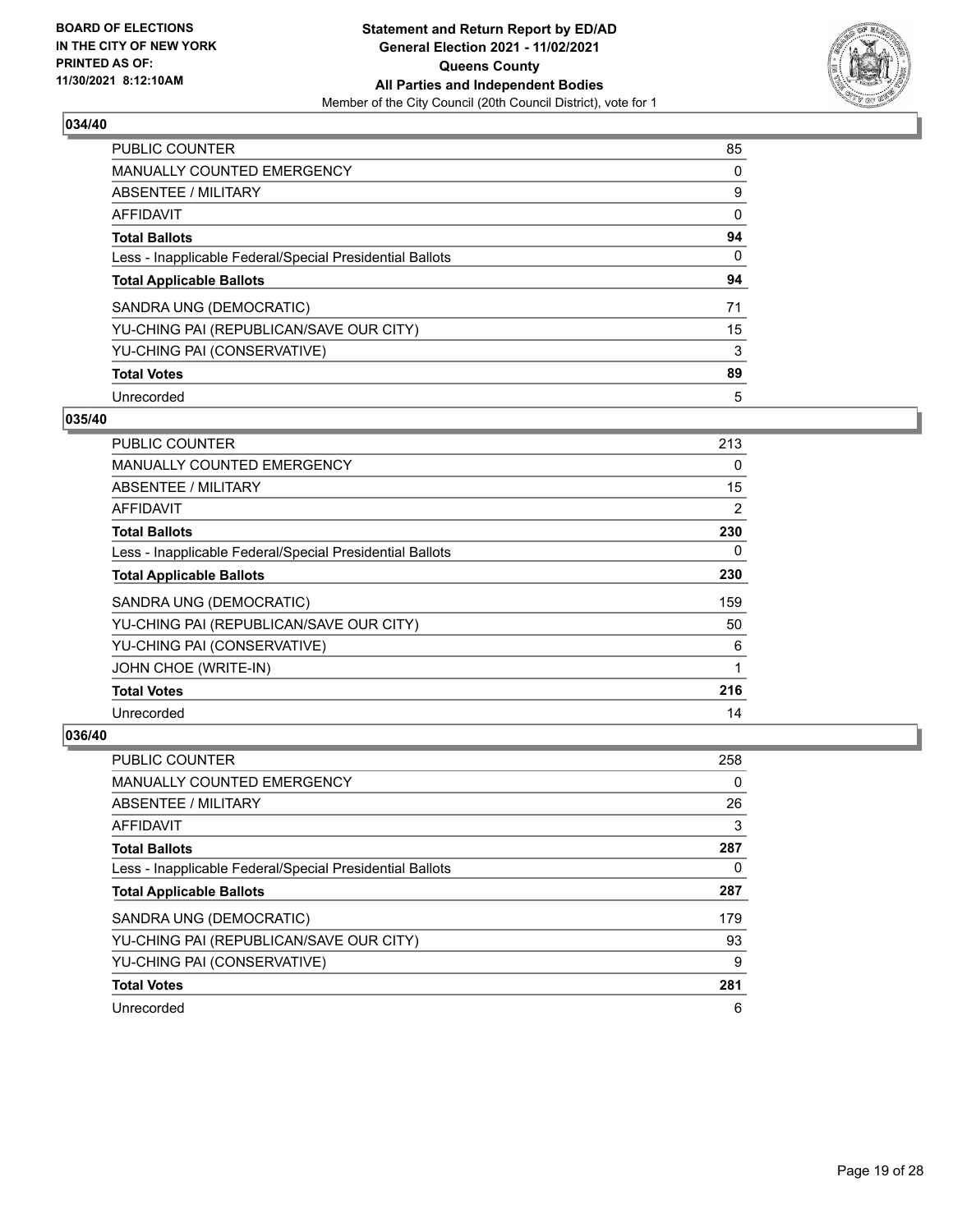

| <b>PUBLIC COUNTER</b>                                    | 204      |
|----------------------------------------------------------|----------|
| <b>MANUALLY COUNTED EMERGENCY</b>                        | $\Omega$ |
| ABSENTEE / MILITARY                                      | 12       |
| AFFIDAVIT                                                | 2        |
| <b>Total Ballots</b>                                     | 218      |
| Less - Inapplicable Federal/Special Presidential Ballots | 0        |
| <b>Total Applicable Ballots</b>                          | 218      |
| SANDRA UNG (DEMOCRATIC)                                  | 147      |
| YU-CHING PAI (REPUBLICAN/SAVE OUR CITY)                  | 59       |
| YU-CHING PAI (CONSERVATIVE)                              | 5        |
| <b>Total Votes</b>                                       | 211      |
| Unrecorded                                               |          |

#### **038/40**

| <b>PUBLIC COUNTER</b>                                    | 203 |
|----------------------------------------------------------|-----|
| <b>MANUALLY COUNTED EMERGENCY</b>                        | 0   |
| ABSENTEE / MILITARY                                      | 28  |
| AFFIDAVIT                                                | 3   |
| <b>Total Ballots</b>                                     | 234 |
| Less - Inapplicable Federal/Special Presidential Ballots | 0   |
| <b>Total Applicable Ballots</b>                          | 234 |
| SANDRA UNG (DEMOCRATIC)                                  | 129 |
| YU-CHING PAI (REPUBLICAN/SAVE OUR CITY)                  | 86  |
| YU-CHING PAI (CONSERVATIVE)                              | 8   |
| ARTHUR KING (WRITE-IN)                                   |     |
| <b>Total Votes</b>                                       | 224 |
| Unrecorded                                               | 10  |

| <b>PUBLIC COUNTER</b>                                    | 184 |
|----------------------------------------------------------|-----|
| <b>MANUALLY COUNTED EMERGENCY</b>                        | 0   |
| ABSENTEE / MILITARY                                      | 13  |
| AFFIDAVIT                                                | 0   |
| <b>Total Ballots</b>                                     | 197 |
| Less - Inapplicable Federal/Special Presidential Ballots | 0   |
|                                                          |     |
| <b>Total Applicable Ballots</b>                          | 197 |
| SANDRA UNG (DEMOCRATIC)                                  | 118 |
| YU-CHING PAI (REPUBLICAN/SAVE OUR CITY)                  | 65  |
| YU-CHING PAI (CONSERVATIVE)                              | 3   |
| <b>Total Votes</b>                                       | 186 |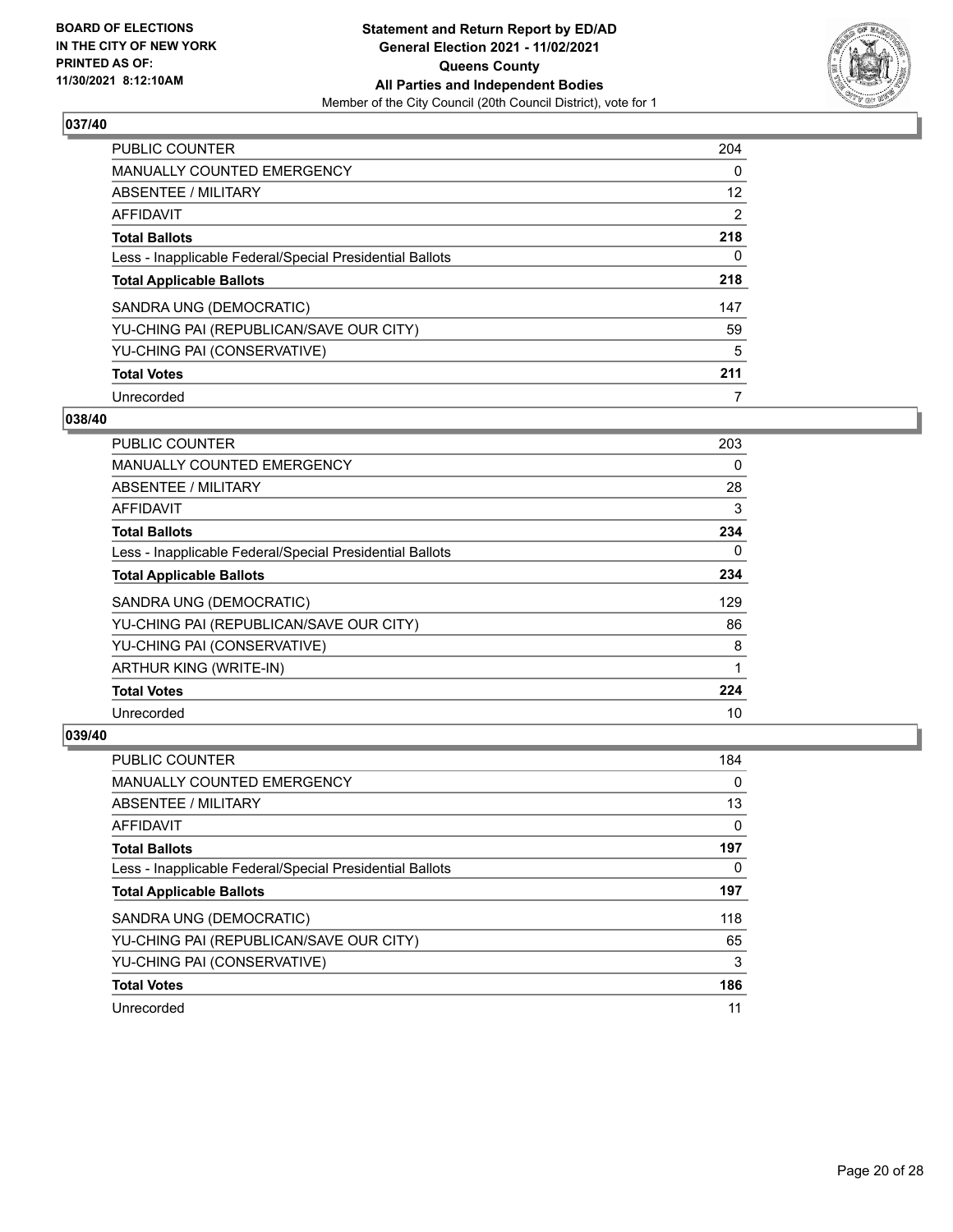

| PUBLIC COUNTER                                           | 172      |
|----------------------------------------------------------|----------|
| <b>MANUALLY COUNTED EMERGENCY</b>                        | 0        |
| ABSENTEE / MILITARY                                      | 24       |
| <b>AFFIDAVIT</b>                                         | $\Omega$ |
| <b>Total Ballots</b>                                     | 196      |
| Less - Inapplicable Federal/Special Presidential Ballots | $\Omega$ |
| <b>Total Applicable Ballots</b>                          | 196      |
| SANDRA UNG (DEMOCRATIC)                                  | 128      |
| YU-CHING PAI (REPUBLICAN/SAVE OUR CITY)                  | 40       |
| YU-CHING PAI (CONSERVATIVE)                              | 5        |
| LINDA LEE (WRITE-IN)                                     |          |
| <b>Total Votes</b>                                       | 174      |
| Unrecorded                                               | 22       |

## **041/40**

| <b>PUBLIC COUNTER</b>                                    | 142 |
|----------------------------------------------------------|-----|
| <b>MANUALLY COUNTED EMERGENCY</b>                        | 0   |
| ABSENTEE / MILITARY                                      | 22  |
| AFFIDAVIT                                                |     |
| <b>Total Ballots</b>                                     | 165 |
| Less - Inapplicable Federal/Special Presidential Ballots | 0   |
| <b>Total Applicable Ballots</b>                          | 165 |
| SANDRA UNG (DEMOCRATIC)                                  | 90  |
| YU-CHING PAI (REPUBLICAN/SAVE OUR CITY)                  | 65  |
| YU-CHING PAI (CONSERVATIVE)                              | 4   |
| <b>Total Votes</b>                                       | 159 |
| Unrecorded                                               | 6   |

| <b>PUBLIC COUNTER</b>                                    | 149 |
|----------------------------------------------------------|-----|
| <b>MANUALLY COUNTED EMERGENCY</b>                        | 0   |
| ABSENTEE / MILITARY                                      | 31  |
| AFFIDAVIT                                                | 3   |
| <b>Total Ballots</b>                                     | 183 |
| Less - Inapplicable Federal/Special Presidential Ballots | 0   |
| <b>Total Applicable Ballots</b>                          | 183 |
| SANDRA UNG (DEMOCRATIC)                                  | 111 |
|                                                          |     |
| YU-CHING PAI (REPUBLICAN/SAVE OUR CITY)                  | 57  |
| YU-CHING PAI (CONSERVATIVE)                              | 9   |
| <b>Total Votes</b>                                       | 177 |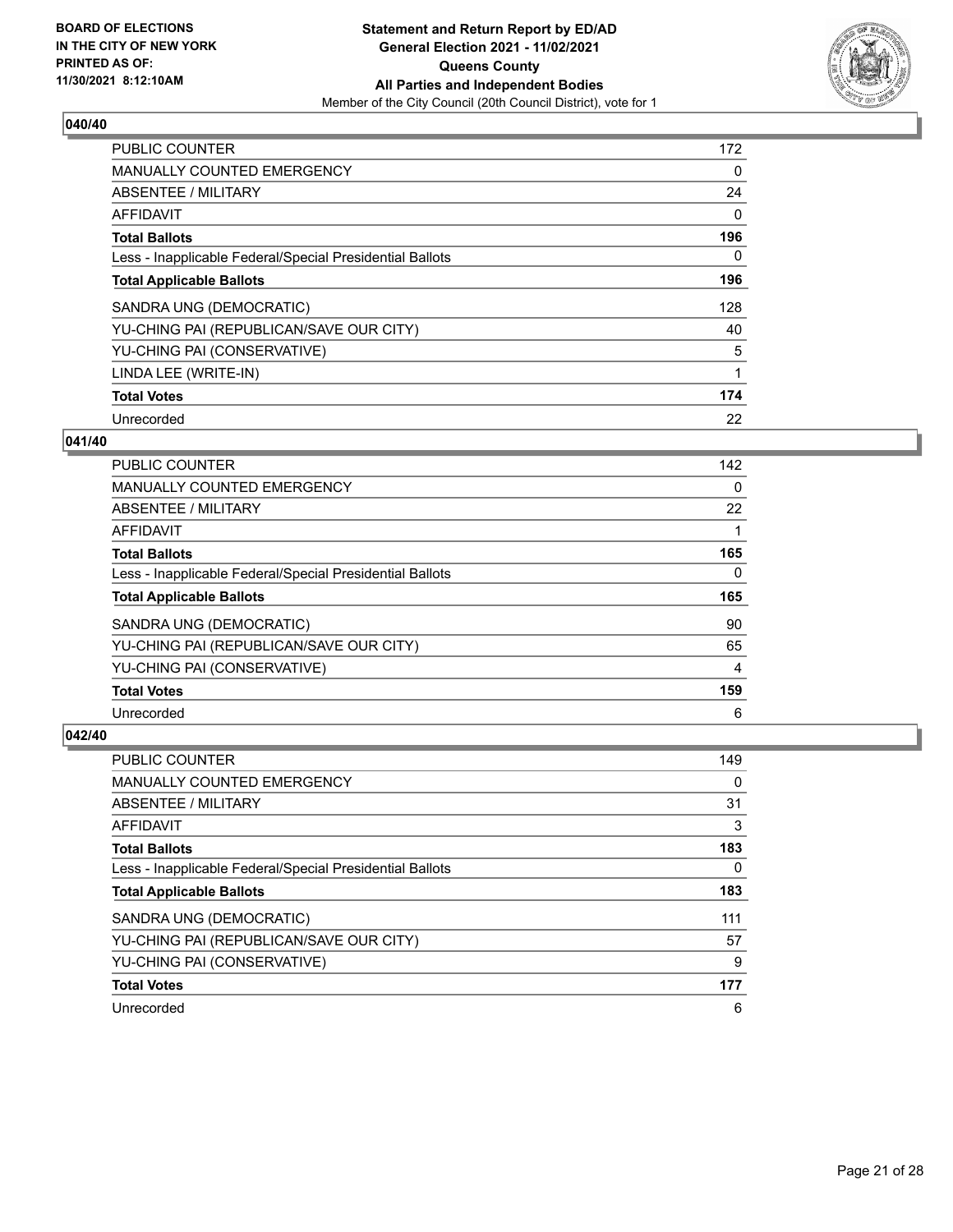

| <b>PUBLIC COUNTER</b>                                    | 210      |
|----------------------------------------------------------|----------|
| <b>MANUALLY COUNTED EMERGENCY</b>                        | $\Omega$ |
| ABSENTEE / MILITARY                                      | 30       |
| <b>AFFIDAVIT</b>                                         |          |
| <b>Total Ballots</b>                                     | 241      |
| Less - Inapplicable Federal/Special Presidential Ballots | 0        |
| <b>Total Applicable Ballots</b>                          | 241      |
| SANDRA UNG (DEMOCRATIC)                                  | 137      |
| YU-CHING PAI (REPUBLICAN/SAVE OUR CITY)                  | 85       |
| YU-CHING PAI (CONSERVATIVE)                              | 5        |
| <b>Total Votes</b>                                       | 227      |
| Unrecorded                                               | 14       |

#### **044/40**

| <b>PUBLIC COUNTER</b>                                    | 145      |
|----------------------------------------------------------|----------|
| <b>MANUALLY COUNTED EMERGENCY</b>                        | 0        |
| ABSENTEE / MILITARY                                      | 19       |
| <b>AFFIDAVIT</b>                                         | $\Omega$ |
| <b>Total Ballots</b>                                     | 164      |
| Less - Inapplicable Federal/Special Presidential Ballots | $\Omega$ |
| <b>Total Applicable Ballots</b>                          | 164      |
| SANDRA UNG (DEMOCRATIC)                                  | 90       |
| YU-CHING PAI (REPUBLICAN/SAVE OUR CITY)                  | 62       |
| YU-CHING PAI (CONSERVATIVE)                              | 3        |
| <b>Total Votes</b>                                       | 155      |
| Unrecorded                                               | 9        |

| <b>PUBLIC COUNTER</b>                                    | 136      |
|----------------------------------------------------------|----------|
| <b>MANUALLY COUNTED EMERGENCY</b>                        | $\Omega$ |
| ABSENTEE / MILITARY                                      | 14       |
| <b>AFFIDAVIT</b>                                         |          |
| <b>Total Ballots</b>                                     | 151      |
| Less - Inapplicable Federal/Special Presidential Ballots | 0        |
| <b>Total Applicable Ballots</b>                          | 151      |
| SANDRA UNG (DEMOCRATIC)                                  | 87       |
| YU-CHING PAI (REPUBLICAN/SAVE OUR CITY)                  | 43       |
| YU-CHING PAI (CONSERVATIVE)                              | 5        |
| <b>Total Votes</b>                                       | 135      |
| Unrecorded                                               | 16       |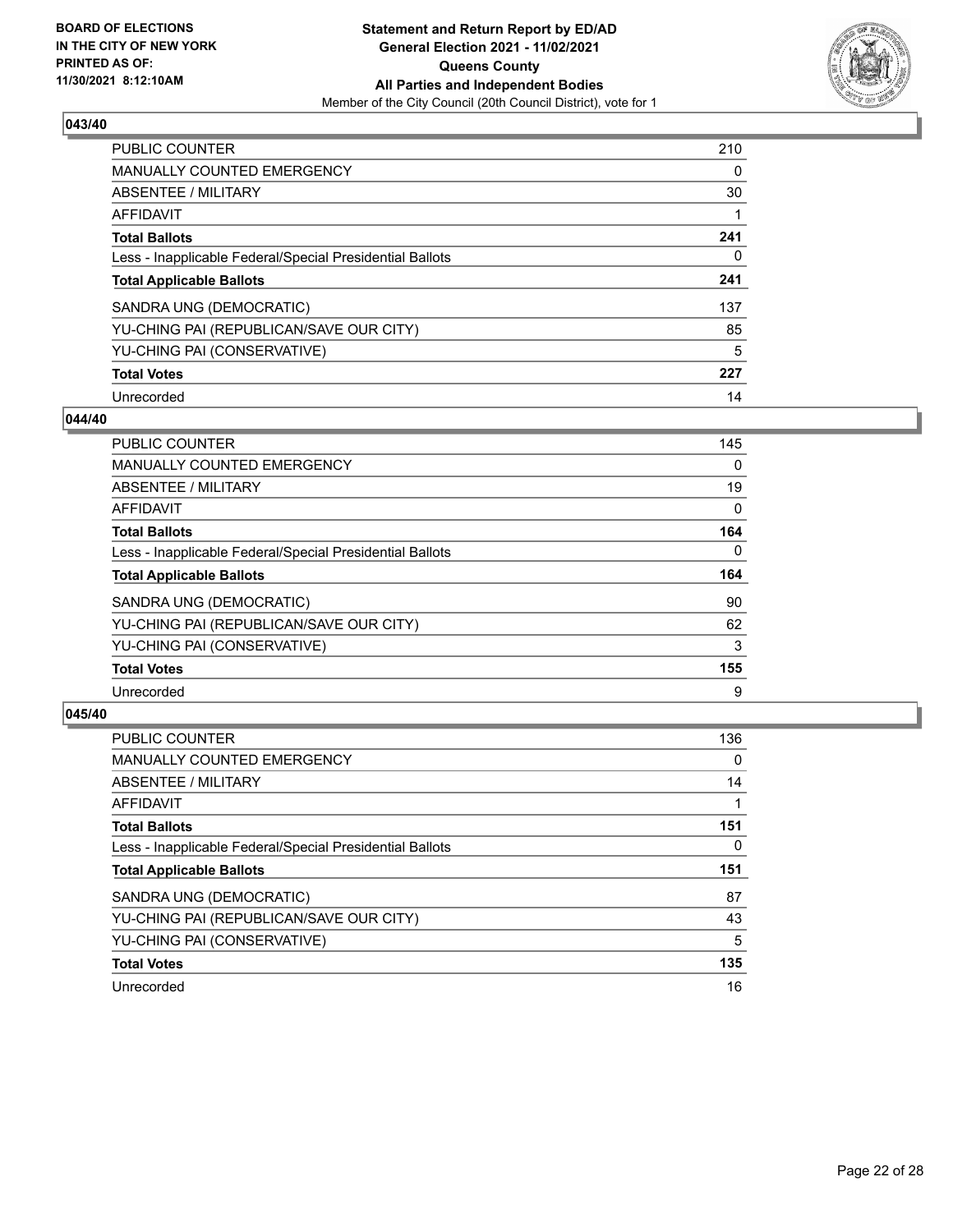

| PUBLIC COUNTER                                           | 191 |
|----------------------------------------------------------|-----|
| <b>MANUALLY COUNTED EMERGENCY</b>                        | 0   |
| ABSENTEE / MILITARY                                      | 17  |
| <b>AFFIDAVIT</b>                                         | 2   |
| <b>Total Ballots</b>                                     | 210 |
| Less - Inapplicable Federal/Special Presidential Ballots | 0   |
| <b>Total Applicable Ballots</b>                          | 210 |
| SANDRA UNG (DEMOCRATIC)                                  | 124 |
| YU-CHING PAI (REPUBLICAN/SAVE OUR CITY)                  | 63  |
| YU-CHING PAI (CONSERVATIVE)                              | 9   |
| JOHN CHOE (WRITE-IN)                                     |     |
| <b>Total Votes</b>                                       | 197 |
| Unrecorded                                               | 13  |

## **047/40**

| <b>PUBLIC COUNTER</b>                                    | 267 |
|----------------------------------------------------------|-----|
| <b>MANUALLY COUNTED EMERGENCY</b>                        | 0   |
| ABSENTEE / MILITARY                                      | 48  |
| AFFIDAVIT                                                | 0   |
| <b>Total Ballots</b>                                     | 315 |
| Less - Inapplicable Federal/Special Presidential Ballots | 0   |
| <b>Total Applicable Ballots</b>                          | 315 |
| SANDRA UNG (DEMOCRATIC)                                  | 185 |
| YU-CHING PAI (REPUBLICAN/SAVE OUR CITY)                  | 99  |
| YU-CHING PAI (CONSERVATIVE)                              | 11  |
| JOHN CHOE (WRITE-IN)                                     |     |
| <b>Total Votes</b>                                       | 296 |
| Unrecorded                                               | 19  |

| PUBLIC COUNTER                                           | 300 |
|----------------------------------------------------------|-----|
| <b>MANUALLY COUNTED EMERGENCY</b>                        | 0   |
| ABSENTEE / MILITARY                                      | 44  |
| AFFIDAVIT                                                |     |
| <b>Total Ballots</b>                                     | 345 |
| Less - Inapplicable Federal/Special Presidential Ballots | 0   |
| <b>Total Applicable Ballots</b>                          | 345 |
| SANDRA UNG (DEMOCRATIC)                                  | 204 |
| YU-CHING PAI (REPUBLICAN/SAVE OUR CITY)                  | 116 |
| YU-CHING PAI (CONSERVATIVE)                              | 8   |
| <b>Total Votes</b>                                       | 328 |
| Unrecorded                                               | 17  |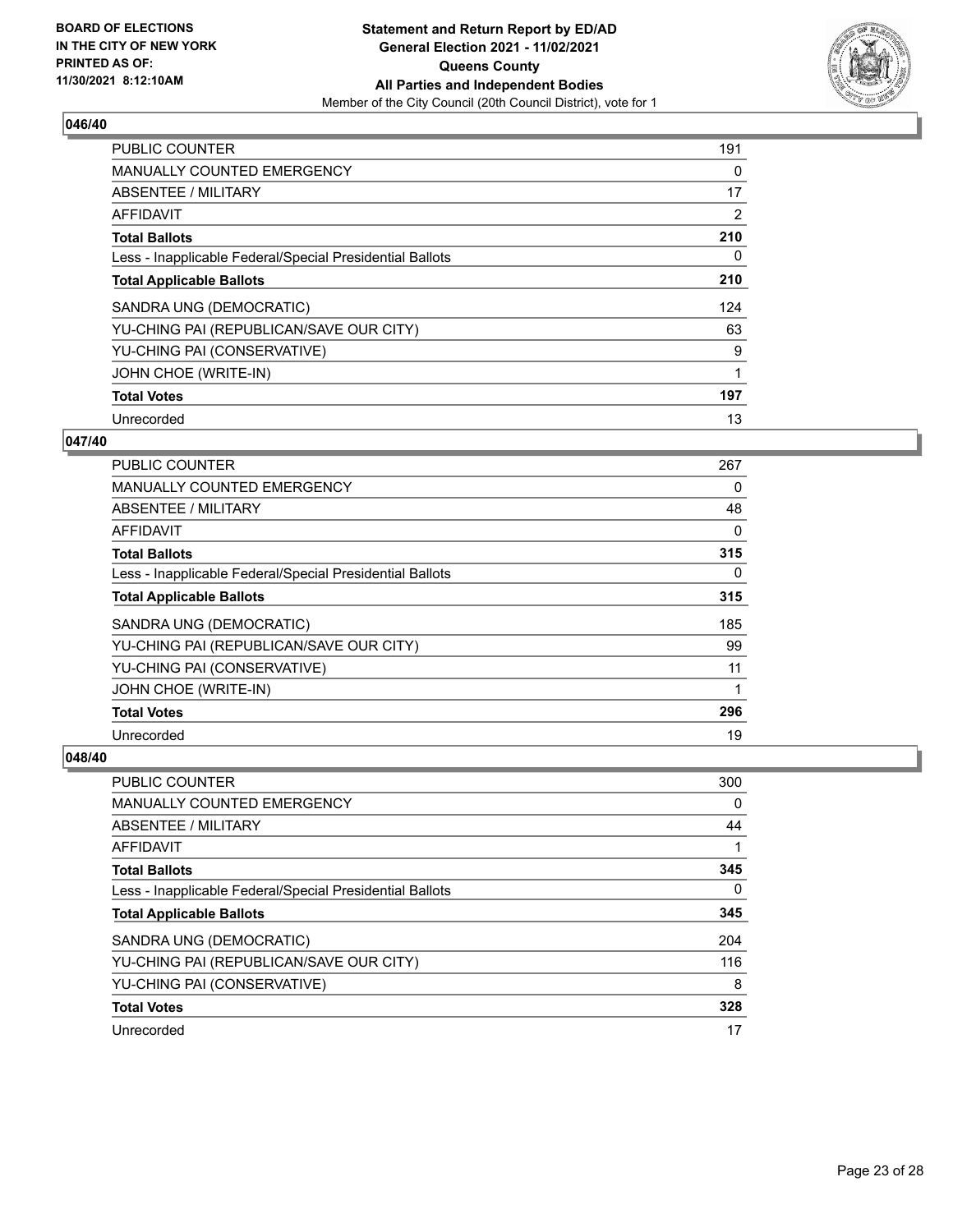

| <b>PUBLIC COUNTER</b>                                    | 152      |
|----------------------------------------------------------|----------|
| <b>MANUALLY COUNTED EMERGENCY</b>                        | $\Omega$ |
| ABSENTEE / MILITARY                                      | 18       |
| <b>AFFIDAVIT</b>                                         | 2        |
| <b>Total Ballots</b>                                     | 172      |
| Less - Inapplicable Federal/Special Presidential Ballots | 0        |
| <b>Total Applicable Ballots</b>                          | 172      |
| SANDRA UNG (DEMOCRATIC)                                  | 99       |
| YU-CHING PAI (REPUBLICAN/SAVE OUR CITY)                  | 55       |
| YU-CHING PAI (CONSERVATIVE)                              | 4        |
| <b>Total Votes</b>                                       | 158      |
| Unrecorded                                               | 14       |

#### **050/40**

| <b>PUBLIC COUNTER</b>                                    | 194            |
|----------------------------------------------------------|----------------|
| <b>MANUALLY COUNTED EMERGENCY</b>                        | 0              |
| ABSENTEE / MILITARY                                      | 11             |
| <b>AFFIDAVIT</b>                                         | $\overline{2}$ |
| <b>Total Ballots</b>                                     | 207            |
| Less - Inapplicable Federal/Special Presidential Ballots | 0              |
| <b>Total Applicable Ballots</b>                          | 207            |
| SANDRA UNG (DEMOCRATIC)                                  | 141            |
| YU-CHING PAI (REPUBLICAN/SAVE OUR CITY)                  | 37             |
| YU-CHING PAI (CONSERVATIVE)                              | 4              |
| <b>Total Votes</b>                                       | 182            |
| Unrecorded                                               | 25             |

| <b>PUBLIC COUNTER</b>                                    | 253 |
|----------------------------------------------------------|-----|
| MANUALLY COUNTED EMERGENCY                               | 0   |
| ABSENTEE / MILITARY                                      | 26  |
| AFFIDAVIT                                                |     |
| <b>Total Ballots</b>                                     | 280 |
| Less - Inapplicable Federal/Special Presidential Ballots | 0   |
| <b>Total Applicable Ballots</b>                          | 280 |
| SANDRA UNG (DEMOCRATIC)                                  | 173 |
| YU-CHING PAI (REPUBLICAN/SAVE OUR CITY)                  | 79  |
| YU-CHING PAI (CONSERVATIVE)                              | 4   |
| UNATTRIBUTABLE WRITE-IN (WRITE-IN)                       |     |
| <b>Total Votes</b>                                       | 257 |
| Unrecorded                                               | 23  |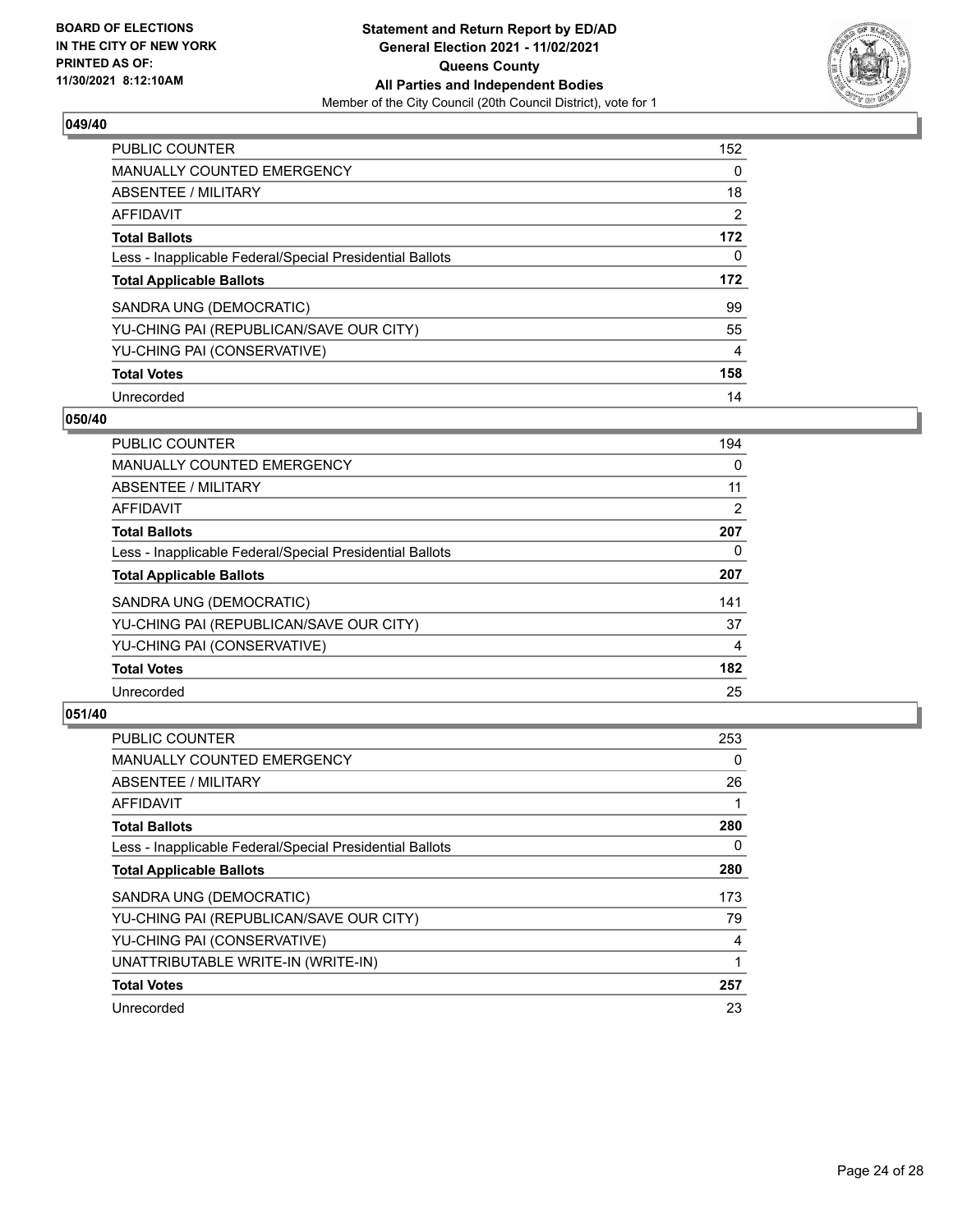

| <b>PUBLIC COUNTER</b>                                    | 105      |
|----------------------------------------------------------|----------|
| MANUALLY COUNTED EMERGENCY                               | $\Omega$ |
| ABSENTEE / MILITARY                                      | 20       |
| AFFIDAVIT                                                | $\Omega$ |
| <b>Total Ballots</b>                                     | 125      |
| Less - Inapplicable Federal/Special Presidential Ballots | 0        |
| <b>Total Applicable Ballots</b>                          | 125      |
| SANDRA UNG (DEMOCRATIC)                                  | 79       |
| YU-CHING PAI (REPUBLICAN/SAVE OUR CITY)                  | 41       |
| YU-CHING PAI (CONSERVATIVE)                              | 1        |
| <b>Total Votes</b>                                       | 121      |
| Unrecorded                                               | 4        |

#### **053/40**

| PUBLIC COUNTER                                           | 134 |
|----------------------------------------------------------|-----|
| <b>MANUALLY COUNTED EMERGENCY</b>                        | 0   |
| ABSENTEE / MILITARY                                      | 9   |
| AFFIDAVIT                                                | 2   |
| <b>Total Ballots</b>                                     | 145 |
| Less - Inapplicable Federal/Special Presidential Ballots | 0   |
| <b>Total Applicable Ballots</b>                          | 145 |
| SANDRA UNG (DEMOCRATIC)                                  | 78  |
| YU-CHING PAI (REPUBLICAN/SAVE OUR CITY)                  | 53  |
| YU-CHING PAI (CONSERVATIVE)                              | 6   |
| JAMES J. TRIKAS (WRITE-IN)                               | 1   |
| MICHAEL CHARLES BARON JR. (WRITE-IN)                     | 1   |
| <b>Total Votes</b>                                       | 139 |
| Unrecorded                                               | 6   |

| PUBLIC COUNTER                                           | 0 |
|----------------------------------------------------------|---|
| <b>MANUALLY COUNTED EMERGENCY</b>                        | 0 |
| <b>ABSENTEE / MILITARY</b>                               | 0 |
| AFFIDAVIT                                                | 0 |
| <b>Total Ballots</b>                                     | 0 |
| Less - Inapplicable Federal/Special Presidential Ballots | 0 |
| <b>Total Applicable Ballots</b>                          | 0 |
| SANDRA UNG (DEMOCRATIC)                                  | 0 |
| YU-CHING PAI (REPUBLICAN/SAVE OUR CITY)                  | 0 |
| YU-CHING PAI (CONSERVATIVE)                              | 0 |
| <b>Total Votes</b>                                       | 0 |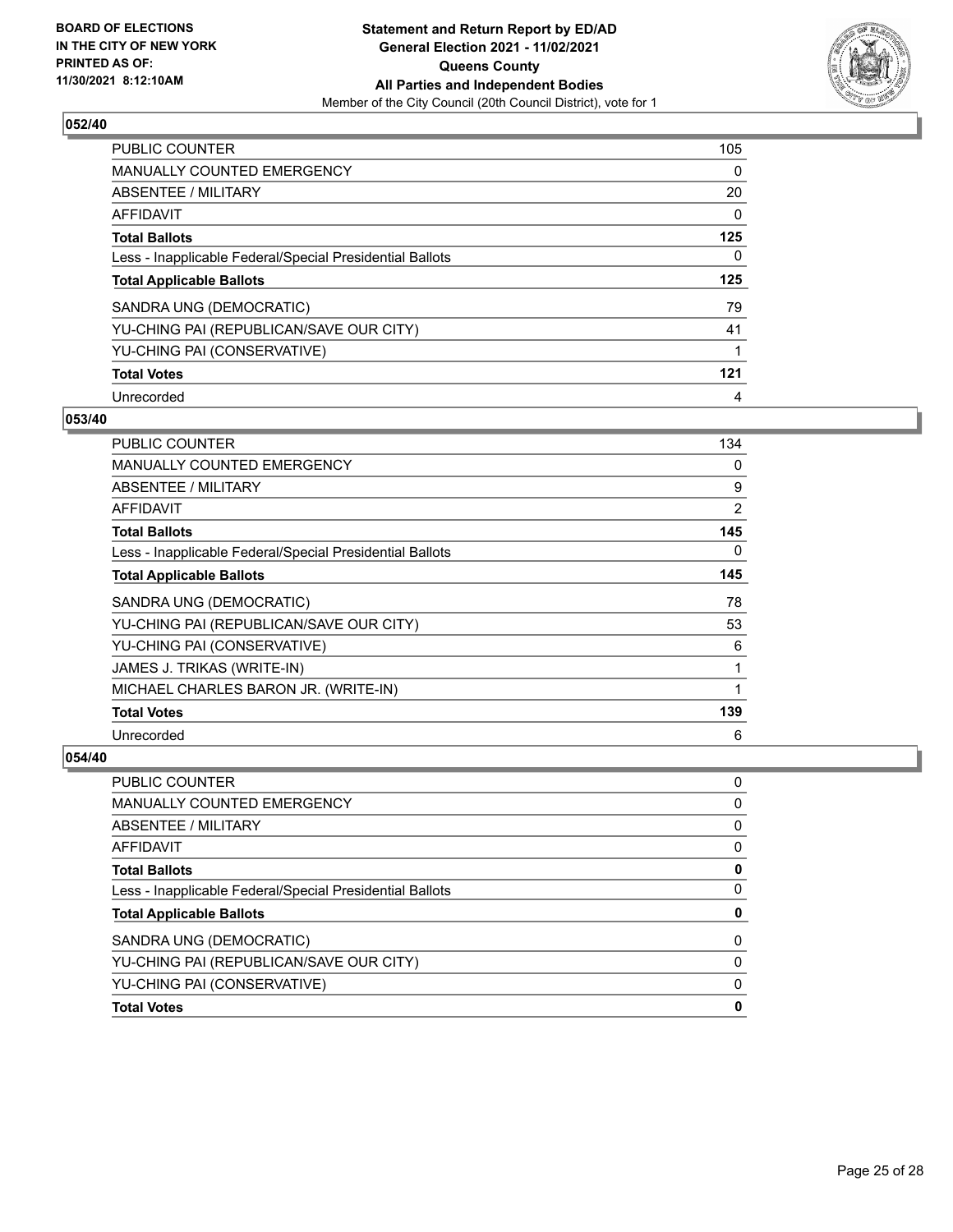

| <b>PUBLIC COUNTER</b>                                    | 208 |
|----------------------------------------------------------|-----|
| MANUALLY COUNTED EMERGENCY                               | 0   |
| ABSENTEE / MILITARY                                      | 23  |
| <b>AFFIDAVIT</b>                                         | 2   |
| <b>Total Ballots</b>                                     | 233 |
| Less - Inapplicable Federal/Special Presidential Ballots | 0   |
| <b>Total Applicable Ballots</b>                          | 233 |
| SANDRA UNG (DEMOCRATIC)                                  | 129 |
| YU-CHING PAI (REPUBLICAN/SAVE OUR CITY)                  | 85  |
| YU-CHING PAI (CONSERVATIVE)                              | 10  |
| <b>Total Votes</b>                                       | 224 |
| Unrecorded                                               | 9   |

#### **057/40**

| <b>PUBLIC COUNTER</b>                                    | 192      |
|----------------------------------------------------------|----------|
| <b>MANUALLY COUNTED EMERGENCY</b>                        | $\Omega$ |
| ABSENTEE / MILITARY                                      | 14       |
| <b>AFFIDAVIT</b>                                         | $\Omega$ |
| <b>Total Ballots</b>                                     | 206      |
| Less - Inapplicable Federal/Special Presidential Ballots | $\Omega$ |
| <b>Total Applicable Ballots</b>                          | 206      |
| SANDRA UNG (DEMOCRATIC)                                  | 117      |
| YU-CHING PAI (REPUBLICAN/SAVE OUR CITY)                  | 71       |
| YU-CHING PAI (CONSERVATIVE)                              | 9        |
| <b>Total Votes</b>                                       | 197      |
| Unrecorded                                               | 9        |

| <b>PUBLIC COUNTER</b>                                    | 148 |
|----------------------------------------------------------|-----|
| MANUALLY COUNTED EMERGENCY                               | 0   |
| ABSENTEE / MILITARY                                      | 26  |
| AFFIDAVIT                                                | 0   |
| <b>Total Ballots</b>                                     | 174 |
| Less - Inapplicable Federal/Special Presidential Ballots | 0   |
| <b>Total Applicable Ballots</b>                          | 174 |
| SANDRA UNG (DEMOCRATIC)                                  | 94  |
| YU-CHING PAI (REPUBLICAN/SAVE OUR CITY)                  | 57  |
| YU-CHING PAI (CONSERVATIVE)                              | 10  |
| UNATTRIBUTABLE WRITE-IN (WRITE-IN)                       |     |
| <b>Total Votes</b>                                       | 162 |
| Unrecorded                                               | 12  |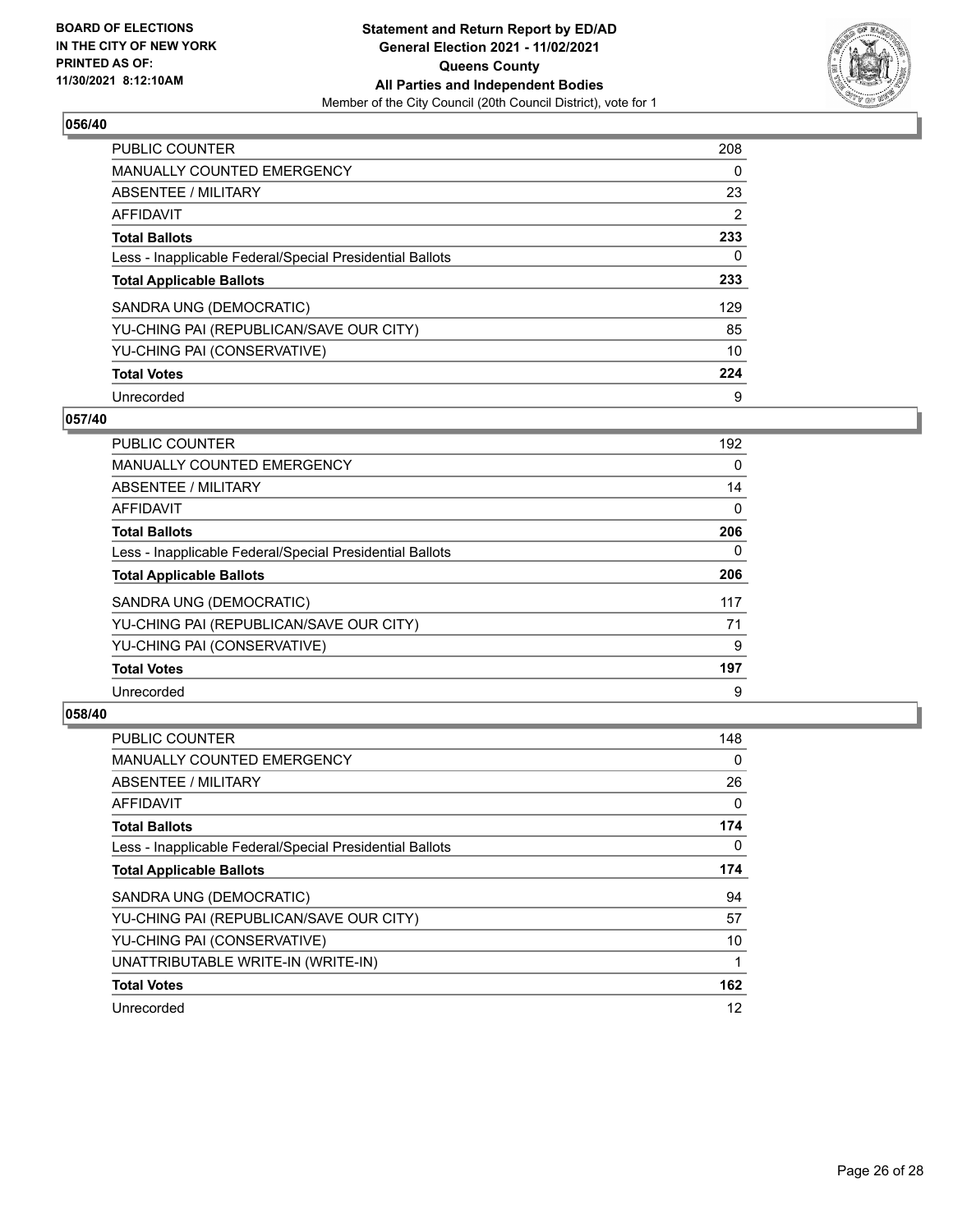

| <b>PUBLIC COUNTER</b>                                    | 124 |
|----------------------------------------------------------|-----|
| MANUALLY COUNTED EMERGENCY                               | 0   |
| ABSENTEE / MILITARY                                      | 9   |
| <b>AFFIDAVIT</b>                                         | 2   |
| <b>Total Ballots</b>                                     | 135 |
| Less - Inapplicable Federal/Special Presidential Ballots | 0   |
| <b>Total Applicable Ballots</b>                          | 135 |
| SANDRA UNG (DEMOCRATIC)                                  | 90  |
| YU-CHING PAI (REPUBLICAN/SAVE OUR CITY)                  | 26  |
| YU-CHING PAI (CONSERVATIVE)                              | 4   |
| <b>Total Votes</b>                                       | 120 |
|                                                          | 15  |

| <b>PUBLIC COUNTER</b>                                    | 148 |
|----------------------------------------------------------|-----|
| <b>MANUALLY COUNTED EMERGENCY</b>                        | 0   |
| ABSENTEE / MILITARY                                      | 26  |
| AFFIDAVIT                                                | 1   |
| <b>Total Ballots</b>                                     | 175 |
| Less - Inapplicable Federal/Special Presidential Ballots | 0   |
| <b>Total Applicable Ballots</b>                          | 175 |
| SANDRA UNG (DEMOCRATIC)                                  | 109 |
| YU-CHING PAI (REPUBLICAN/SAVE OUR CITY)                  | 51  |
| YU-CHING PAI (CONSERVATIVE)                              | 4   |
| UNATTRIBUTABLE WRITE-IN (WRITE-IN)                       | 1   |
| <b>Total Votes</b>                                       | 165 |
| Unrecorded                                               | 10  |